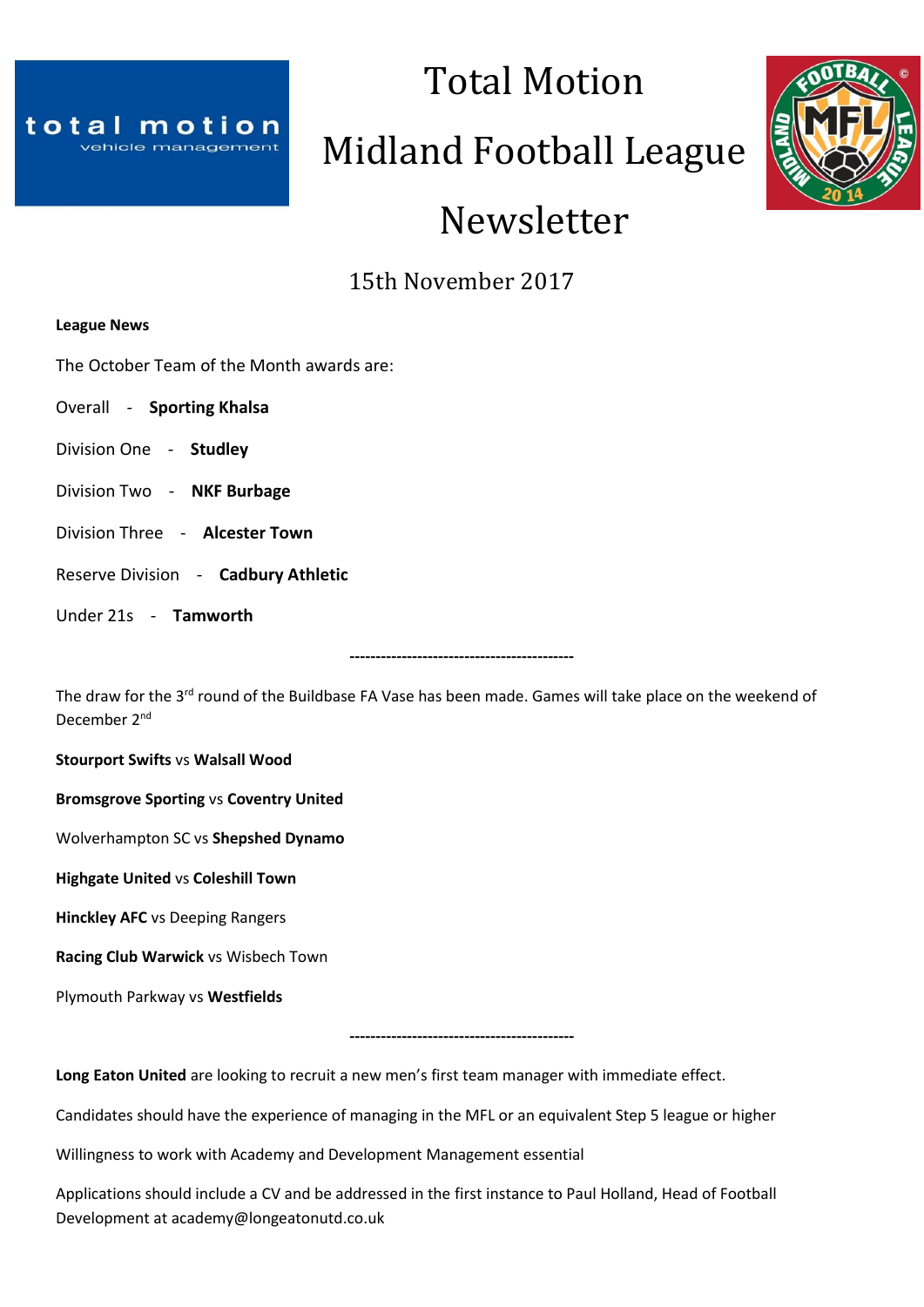#### **Travels of the Press Officer**

#### **Saturday 11th November**

### **Buildbase FA Vase Round 2**

### **Sporting Khalsa 0 Bromsgrove Sporting 1**

Not only is this a tie between the sides in 2<sup>nd</sup> and 3<sup>rd</sup> place in the Premier Division but it also pitches last season losing quarter finalists with last season's losing semi-finalists. With Khalsa inbeaten in 15 games, they probably started the game as narrow favourites particularly as Bromsgrove's recent away form was patchy. With a big crowd in to witness the final game at The Aspray Arena for some time as work commences on laying a new 3G pitch, most people were predicting a tight affair. Khalsa had the first opportunity of the afternoon, David Meese heading wide from a Carlo Franco cross. In the 6<sup>th</sup> minute, Liam Holt could have done better, heading a cross over the bar. Khalsa were finding space down the right with full-back Franco a constant threat. In the 13<sup>th</sup> minute, Franco created space and crossed but no Khalsa forward anticipated the delivery and the ball was cleared. A free-kick from Holt was well delivered into the area and the ball was almost perfect for Tesfa Robinson. Good work from Mykel Beckley teed up Craig Bannister but his shot was into the sidenetting. Bannister then laid the ball off to Meese, but his shot was over the bar. After 25 minutes, Bromsgrove finally began to gain a foothold and start pushing Khalsa back. There were claims for a penalty from Bromsgrove as a shot was blocked by Holt who threw his body in the way with the visitors convinced he had used his hands. On the stroke of half-time, Beckley wriggled free and his shot flew across the face and skimmed the far post.

The talk at half-time was that a piece of brilliance or a mistake was likely to settle this game. In the 47<sup>th</sup> minute, we were close to the former when Holt hit a speculative volley from 35 yards which was saved by the backpedalling Reece Francis. Five minutes later, Bannister took a free-kick short to Holt, whose low drive was gathered by Francis. Both sides were working exceptionally hard, but chances were at a premium. Khalsa through they had broken the deadlock on the hour mark. They were awarded a free-kick outside the area and Bannister's effort curled over the wall and off the crossbar. It was the visitors who opened the scoring in the 70<sup>th</sup> minute. A wonderful Crossfield ball from Jack Wilson beat Luke Adams and picked out John Pykett. Pykett had time to centre the ball and the everreliable Jason Cowley was on hand to power home a header. Within a minute, Khalsa had a great chance to level. A cross from the left-hand side picked out Marvin Nisbett in front of goal but his header was misdirected, and it went

out for a throw in! Khalsa were given a lifeline in the 80<sup>th</sup> minute when Nisbett was tripped in the area, the referee having no hesitation in pointing to the spot. Up stepped David Meese but his penalty was brilliantly saved by Francis. Nisbett wasted another chance in the 83rd minute, delaying his shot which allowed the Bromsgrove defence to block. Within a minute, the visitors could have sealed the win when Pykett raced through, but Sam Arnold made a fine save with his legs. The home side through everything at Bromsgrove but they held firm to take their place in Round 3.

A tight game between two well-matched sides which looked like a draw from very early on. The goal from Cowley was a piece of real quality which ultimately settled things.

NINETEEN NINETY ONE

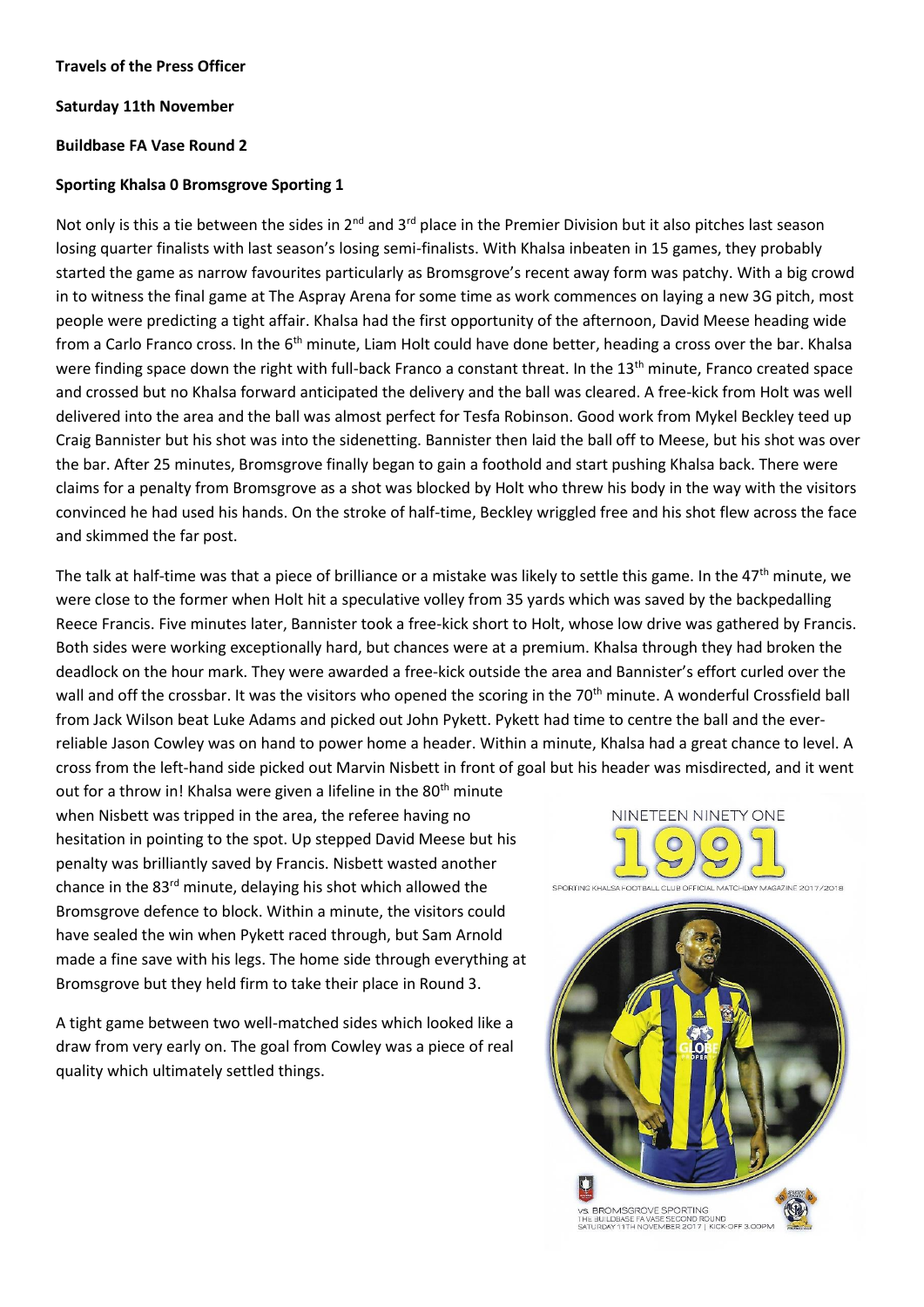# **Review**

# **FA Vase**

Last season's two beaten semi-finalists made it through to round 3 in dramatic fashion. **Bromsgrove Sporting** travelled to league rivals **Sporting Khalsa** and progressed thanks to a solitary Jason Cowley goal in the 70th minute. Reece Francis saved a penalty with 9 minutes to go to preserve the Rouslers lead. **Coleshill Town** were reduced to 10 men when Luke Edwards was sent off with the score at 1-1 at home to Blaby & Whetstone Athletic. That didn't impact Coleshill as they ran riot winning 8-1 with Jordan Nadat scoring a double hat-trick. Two goals from Luke Richards sent **Hinckley AFC** through to Round 3 for the second season in succession as they beat Step 5 AFC Mansfield 2-0 at St John's Park. **Walsall Wood** also put paid to higher ranked opposition, Tony Clarke and Paul Sullivan scoring twice in a 5-0 win over Holbeach United. **Racing Club Warwick** made it a trio of Division 1 sides through to the next round following a 2-1 win over Alsager Town at Townsend Meadow. **Coventry United** raced out of the blocks at **Quorn** taking a 3-0 lead inside 13 minutes. They continued to dominate and went through 6-0 with Lewis Rankin scoring twice. There was a thrilling game at Silkmore Lane as **Shepshed Dynamo** beat **Brocton** 5-3. Paul McMahon scored twice for the Badgers with Shay Brennan bagging a double for Dynamo. Two first half goals were enough for **Stourport Swifts** at Kimberley Miners Welfare, 2-0 the final score. **Westfields** travelled down to Devon and returned with a 2-1 victory over Willand Rovers, Richard Greaves and Craig Jones with the goals as they overturned a half-time deficit. **Highgate United** beat league rivals **Worcester City** 2-1 at The Victoria Ground, leading scorer Marco Adaggio on the scoresheet. **Rugby Town** and Wolverhampton Sporting Community couldn't be separated after 120 minutes with a replay required at Butlin Road. The game was goalless until the 73<sup>rd</sup> minute but two goals apiece in 15 minutes sent the game into extra-time. In the replay at Butlin Road, firs half goals from Angelo Franco and Dmitri Dunkley have the West Midlands Regional League side a 2-0 victory

# **Premier Division**

**Boldmere St Michaels** are out of the bottom three, Curvin Ellis scoring an injury-time winner in a 3-2 victory over **Heanor Town**. **Coventry Sphinx** are up to 5th, Ryan Harkin scoring twice in a 3-2 win at **South Normanton Athletic**. **Rocester** and **Loughborough University** shared the spoils in a 2-2 draw at Hillsfield. **Lye Town** climb to 13th following a 2-0 win at Stourbridge Road over **Haughmond**.

**Coventry United** move up to 6<sup>th</sup> place following a 2-0 win at Heanor Town. Lewis Rankin and Jak Jeys on the mark for United early in the 2nd half. **Shepshed Dynamo** took a 10 minute lead at **AFC Wulfrunians** but the home side bounced back to win 2-1, Callum Parker with the winner 20 minutes from time.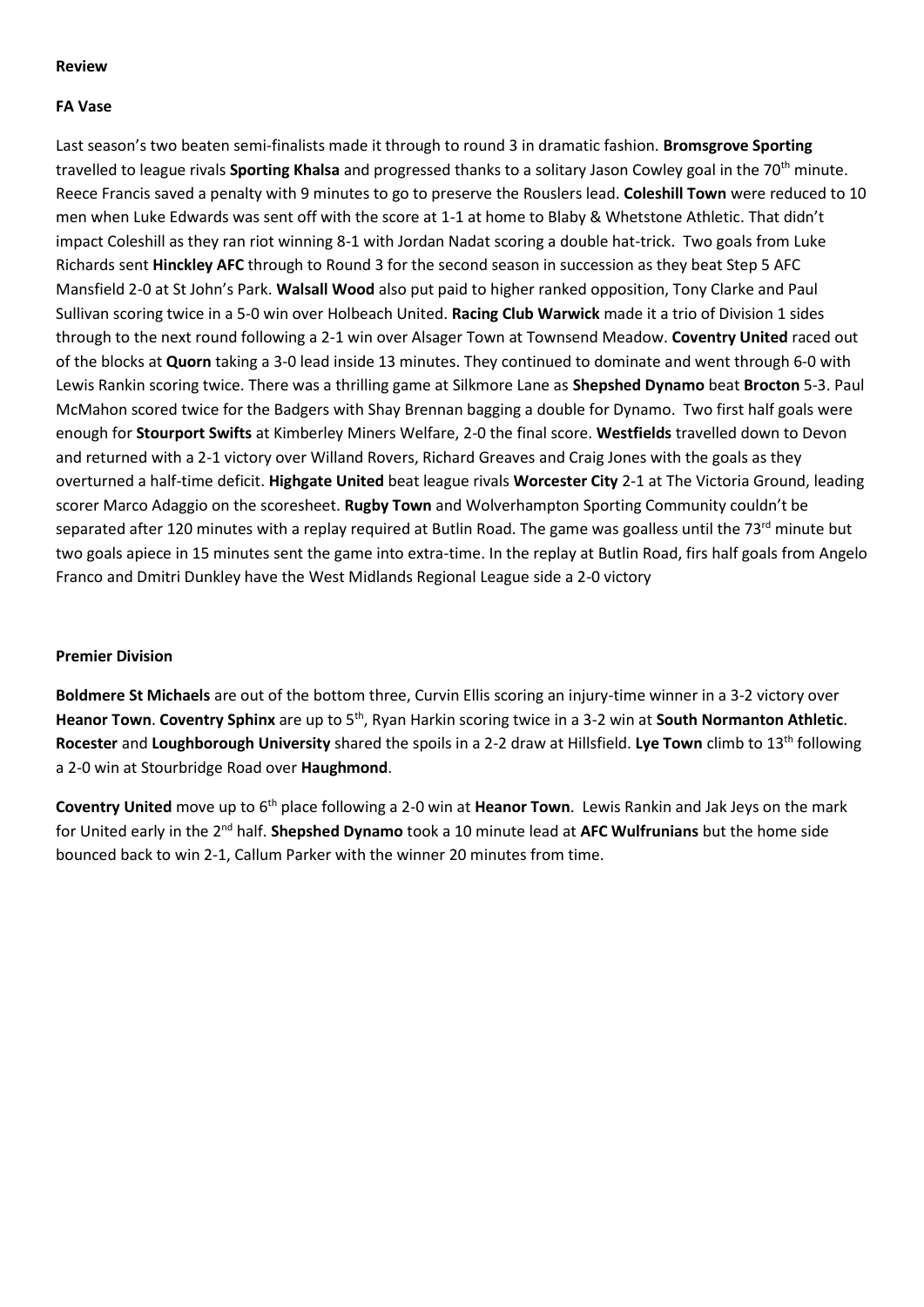# **League Table**

| 1 Coleshill Town                                    |                            |  |  | 17122 3 4022 18 38     |  |
|-----------------------------------------------------|----------------------------|--|--|------------------------|--|
| 2 Sporting Khalsa                                   |                            |  |  | 17 11 4 2 41 19 22 37  |  |
| 3 Bromsgrove Sporting                               |                            |  |  | 16112 3 3317 16 35     |  |
| 4 Worcester City                                    |                            |  |  | 15 9 4 2 39 16 23 31   |  |
| 5 Coventry Sphinx                                   |                            |  |  | 16 9 3 4 30 24 6 30    |  |
| 6 Coventry United                                   |                            |  |  | 15 8 3 4 34 21 13 27   |  |
| 7 Highgate United                                   |                            |  |  | 15 8 3 4 25 18 7 27    |  |
| 8 Heanor Town                                       |                            |  |  | 15 8 1 6 26 24 2 25    |  |
| 9 AFC Wulfrunians                                   |                            |  |  | 16 8 0 8 23 31 - 8 24  |  |
| 10 Shepshed Dynamo                                  |                            |  |  | 15 7 2 6 36 22 14 23   |  |
| 11 Stourport Swifts                                 |                            |  |  | 15 7 2 6 30 32 -2 23   |  |
| 12 Westfields                                       |                            |  |  | 13 7 1 5 32 24 8 22    |  |
| 13 Lye Town                                         |                            |  |  | 16 5 5 6 18 21 - 3 20  |  |
| 14 Rugby Town                                       |                            |  |  | 14 5 3 6 1918 1 18     |  |
| 15 Loughborough University 15 5 2 8 2028 -8 17      |                            |  |  |                        |  |
| 16 Long Eaton United                                |                            |  |  | 15 4 3 8 21 33 - 12 15 |  |
| 17 Haughmond                                        |                            |  |  | 15 3 3 9 17 28 - 11 12 |  |
| 18 Rocester                                         |                            |  |  | 15 3 3 9 23 39 - 16 12 |  |
| 19 Boldmere St Michaels                             | 14 3 2 9 18 36 - 18 11     |  |  |                        |  |
| 20 South Normanton Athletic 16 3 2 11 17 36 - 19 11 |                            |  |  |                        |  |
| 21 Quorn                                            |                            |  |  | 15 2 3 10 18 40 - 22 9 |  |
| 22 Shawbury United                                  | 14 2 1 1 1 2 1 3 2 - 1 1 7 |  |  |                        |  |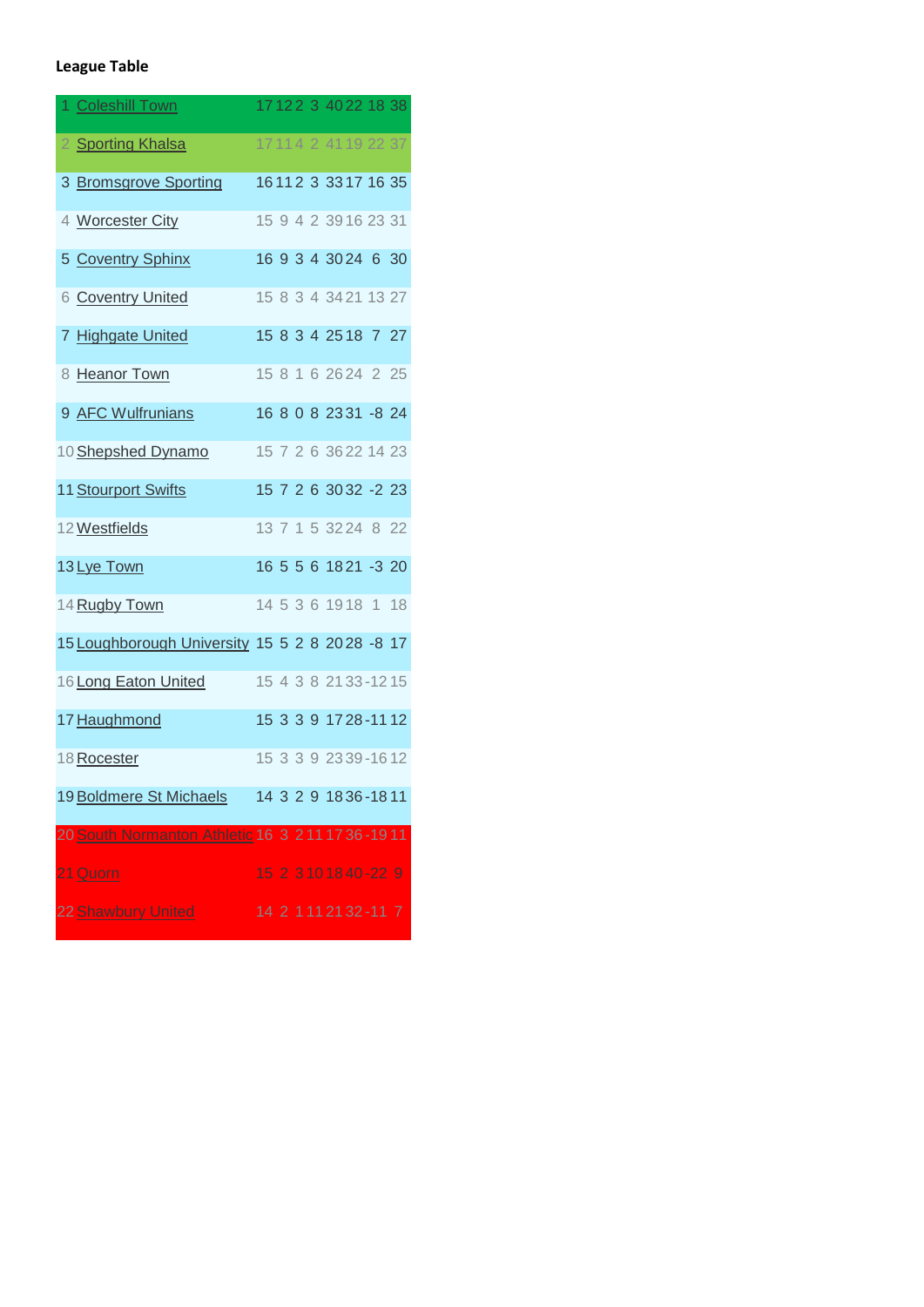League leaders **Studley** were beaten for the 2<sup>nd</sup> time this season, going down to a Luke Kingsley-Smith goal for **Leicester Road**. This means that The Road have now beaten the top two. **Heath Hayes** made it 47 goals for in 16 league games with a 6-0 win at **Nuneaton Griff**, Regan Smith scoring twice. The game between the bottom two went the way of **Coventry Alvis**, 2-1 at **Pershore Town**. **Cadbury Athletic** climbed to 17th following a 3-1 win over **Paget Rangers** at The TSA. **Uttoxeter Town** got back to winning ways, beating **Stafford Town** 2-1 at Oldfields. A Sam Sadler goal was the difference as **Chelmsley Town** beat **Bolehall Swifts** 1-0 at Rene Road. The game between **Coventry Copsewood** and **Littleton** was abandoned due to a serious injury to Littleton keeper Jack Hartopp with the scoreline at 2-2.

**Chelmsley Town** recovered from 2-0 down at home to **Uttoxeter Town** to gain a point in a 2-2 draw thanks to a stoppage time equaliser.

**Walsall Wood** to within two points of leaders Studley with an emphatic 6-0 win at **Brocton**. It was goalless at halftime but a quickfire hat-trick from Paul Sullivan sent The Wood on their way. Greg Downes scored twice for **Leicester Road** as they moved up to 4th with a 5-1 win over **Lichfield City**. Just behind them are **Hinckley AFC**, as Luke Richards scored twice in their 4-1 win at **Heath Hayes**. **Heather St Johns** were another side to score 4, Simeon Cobourne on target again in their 4-0 victory over bottom club **Coventry Alvis**. **Paget Rangers** twice came from behind to seal a point at home to **Pershore Town**, 2-2 the final score.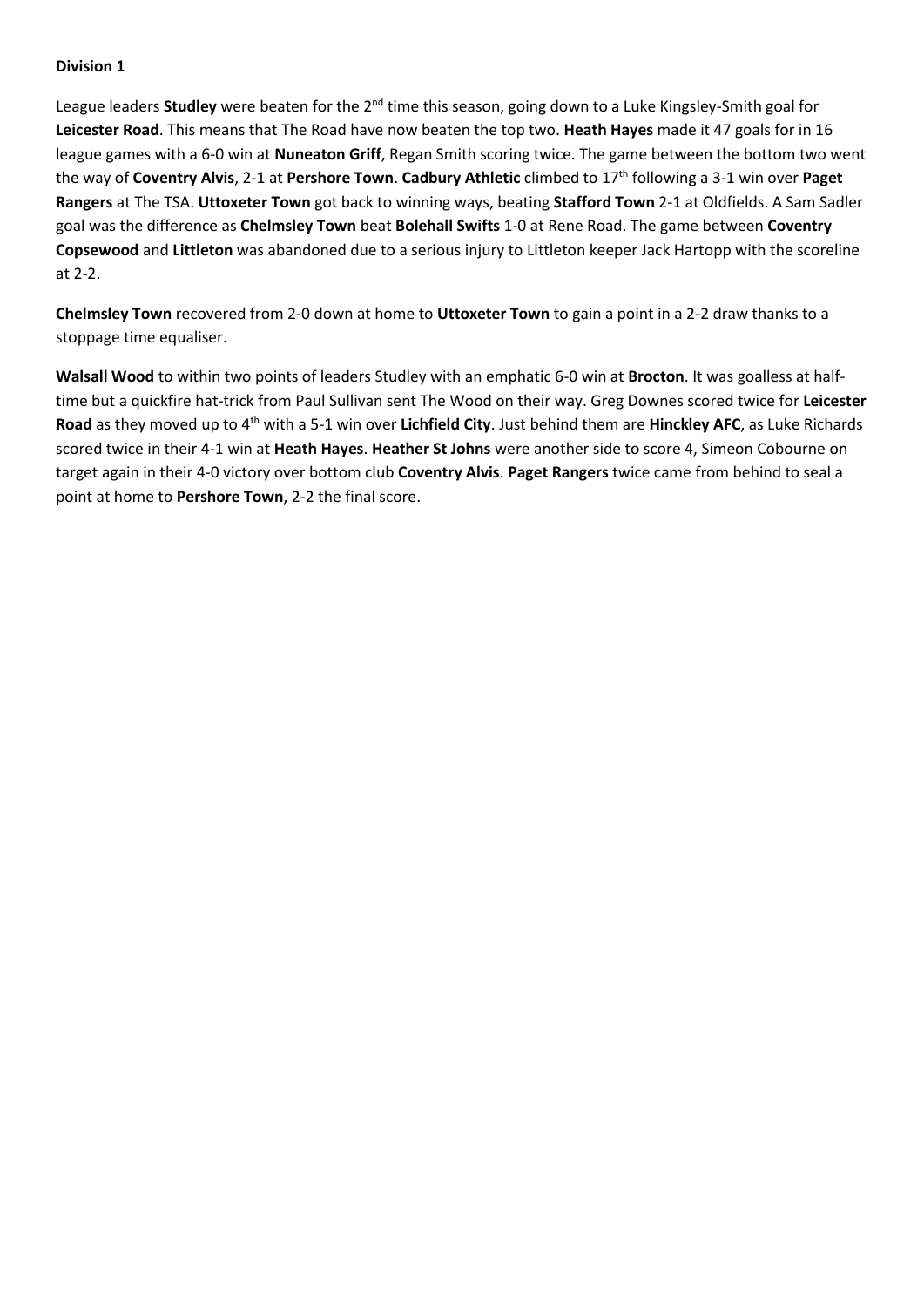# **League Table**

| 1 Studley                                  |  |  |  | 17123 2 3618 18 39           |  |
|--------------------------------------------|--|--|--|------------------------------|--|
| 2 Walsall Wood                             |  |  |  | 14 12 1 1 49 7 42 37         |  |
| 3 Ilkeston Town                            |  |  |  | 17 10 3 4 42 20 22 33        |  |
| 4 Leicester Road                           |  |  |  | 16 10 3 3 3 3 2 0 1 3 3 3    |  |
| 5 Hinckley AFC                             |  |  |  | 16102 4 5428 26 32           |  |
| 6 Atherstone Town                          |  |  |  | 14 9 3 2 37 19 18 30         |  |
| 7 Coventry Copsewood 16 9 1 6 27 24 3 28   |  |  |  |                              |  |
| 8 Racing Club Warwick 13 7 3 3 29 19 10 24 |  |  |  |                              |  |
| 9 Lichfield City                           |  |  |  | 15 6 5 4 33 30 3 23          |  |
| 10 Littleton                               |  |  |  | 15 7 1 7 29 23 6 22          |  |
| 11 Heath Hayes                             |  |  |  | 17 5 6 6 48 42 6 21          |  |
| 12 Heather St Johns                        |  |  |  | 14 6 2 6 40 30 10 20         |  |
| 13 Chelmsley Town                          |  |  |  | 16 6 2 8 22 38 - 16 20       |  |
| 14 Paget Rangers                           |  |  |  | 16 5 4 7 26 34 -8 19         |  |
| 15 Uttoxeter Town                          |  |  |  | 19 5 3 1 1 3 0 4 3 - 1 3 1 8 |  |
| 16 Bolehall Swifts                         |  |  |  | 16 5 2 9 2039-1917           |  |
| 17 Cadbury Athletic                        |  |  |  | 16 3 6 7 25 31 -6 15         |  |
| 18 Stafford Town                           |  |  |  | 18 5 0 13 24 37 - 13 15      |  |
| 19 Brocton                                 |  |  |  | 13 3 3 7 21 32 - 11 12       |  |
| 20 Pershore Town                           |  |  |  | 17 3 3 11 24 41 - 17 12      |  |
| 21 Nuneaton Griff                          |  |  |  | 15 3 3 9 12 37 - 25 12       |  |
| <b>22 Coventry Alvis</b>                   |  |  |  | 18 3 114 11 60 - 49 10       |  |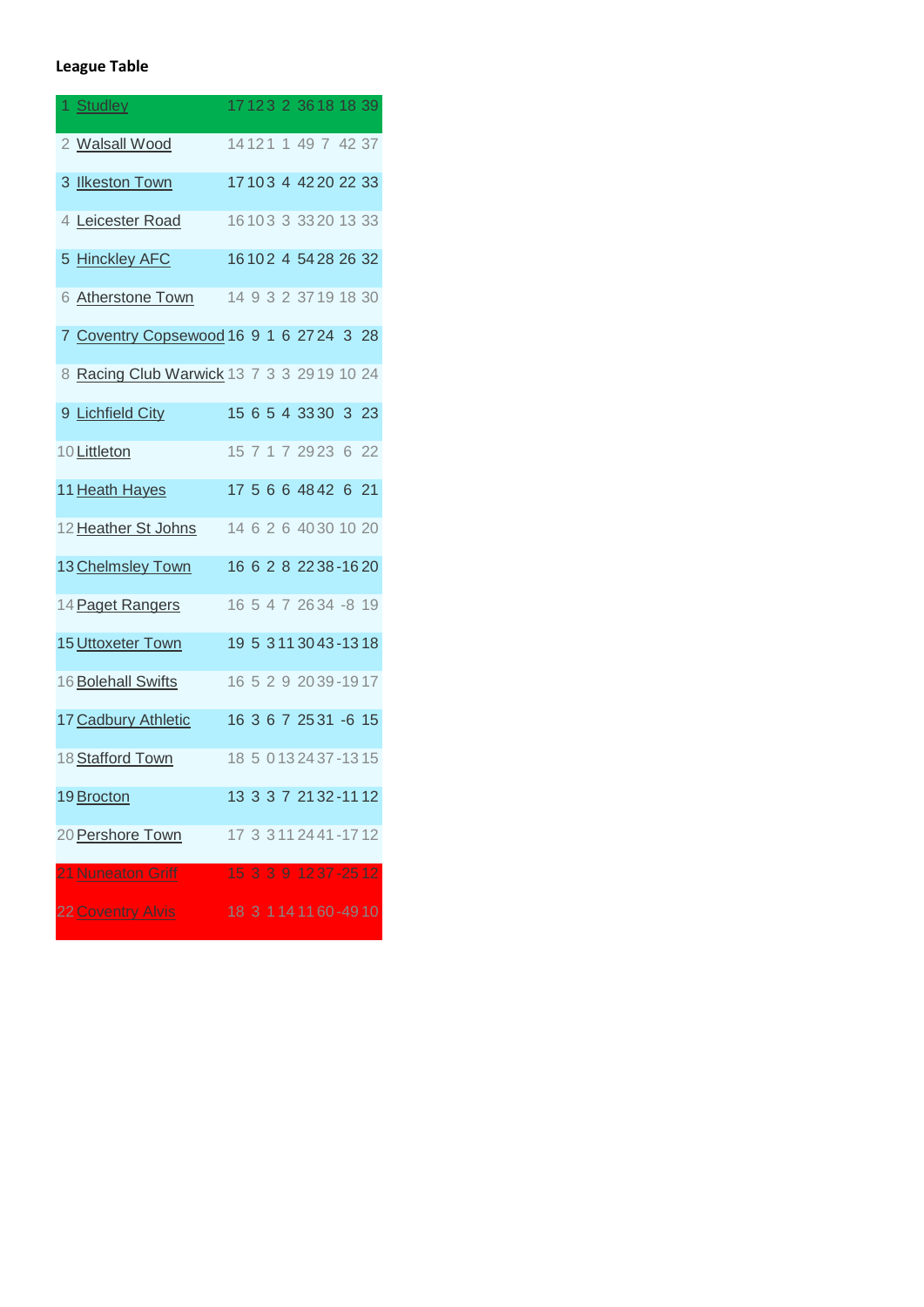The game between two of the top three at The Beehive was won by the league leaders **NKF Burbage** who beat **Montpellier** 2-0 to open up a 4 point gap. **Smithswood Firs** close the gap on the top three winning a 7-goal thriller at Walshes Meadow 4-3 over **Droitwich Spa**. Martin Crawford scored twice for Firs who are 4 points behind Montpellier with 3 games in hand. **Pelsall Villa** continued their improvement with a 2-2 draw at **Coton Green**. Steve Nurse scored twice as **Earlswood Town** beat **Redditch Borough** 3-1. The game between **Moors Academy** and **Northfield Town** was abandoned at half-time due to a serious injury to Ryan Andrews of Moors Academy. Moors were 3-1 ahead at the time.

| <b>POS</b>      |                                           |                    |  |  |                   |                      | <b>PWDLFAGDPTS</b> |
|-----------------|-------------------------------------------|--------------------|--|--|-------------------|----------------------|--------------------|
| 1               | <b>NKF Burbage</b>                        |                    |  |  |                   | 12 9 2 1 31 13 18    | 29                 |
| $\overline{2}$  | <b>Hampton</b>                            | 11 8 1 2 2 2 1 6 6 |  |  |                   |                      | 25                 |
| 3               | <b>Montpellier</b>                        |                    |  |  |                   | 12 7 2 3 3 6 1 5 21  | 23                 |
| 4               | <b>Smithswood Firs</b>                    |                    |  |  |                   | 9 6 1 2 2 6 1 4 1 2  | 19                 |
| 5               | Knowle                                    | 12 6 0 6 26 24 2   |  |  |                   |                      | 18                 |
| 6               | Northfield Town                           | 12 5 3 4 1 6 1 5 1 |  |  |                   |                      | 18                 |
| $\overline{7}$  | Feckenham                                 |                    |  |  |                   | 11 6 0 5 1 9 21 - 2  | 18                 |
| 8               | Earlswood Town                            |                    |  |  |                   | 12 4 4 4 1 8 2 0 - 2 | 16                 |
| 9               | <b>Moors Academy</b>                      | 9.                 |  |  |                   | $3.331521 - 6$       | 12                 |
| $10-10$         | <b>Coton Green</b>                        |                    |  |  | 9 2 5 2 1 6 1 4 2 |                      | 11                 |
| 11              | <b>Droitwich Spa</b>                      |                    |  |  |                   | $9$ 3 2 4 13 14 -1   | 11                 |
| 12 <sup>2</sup> | Fairfield Villa                           |                    |  |  |                   | 11 2 3 6 15 25 - 10  | - 9                |
|                 | 13 Redditch Borough                       |                    |  |  |                   | $92251418 - 4$       | 8                  |
| 14              | <b>Bloxwich Town</b>                      |                    |  |  |                   | 12 2 2 8 19 27 -8    | 8                  |
| 15              | Barnt Green Spartak 11 1 4 6 14 28 - 14 7 |                    |  |  |                   |                      |                    |
| 16              | Pelsall Villa                             | g                  |  |  |                   | $0451025 - 154$      |                    |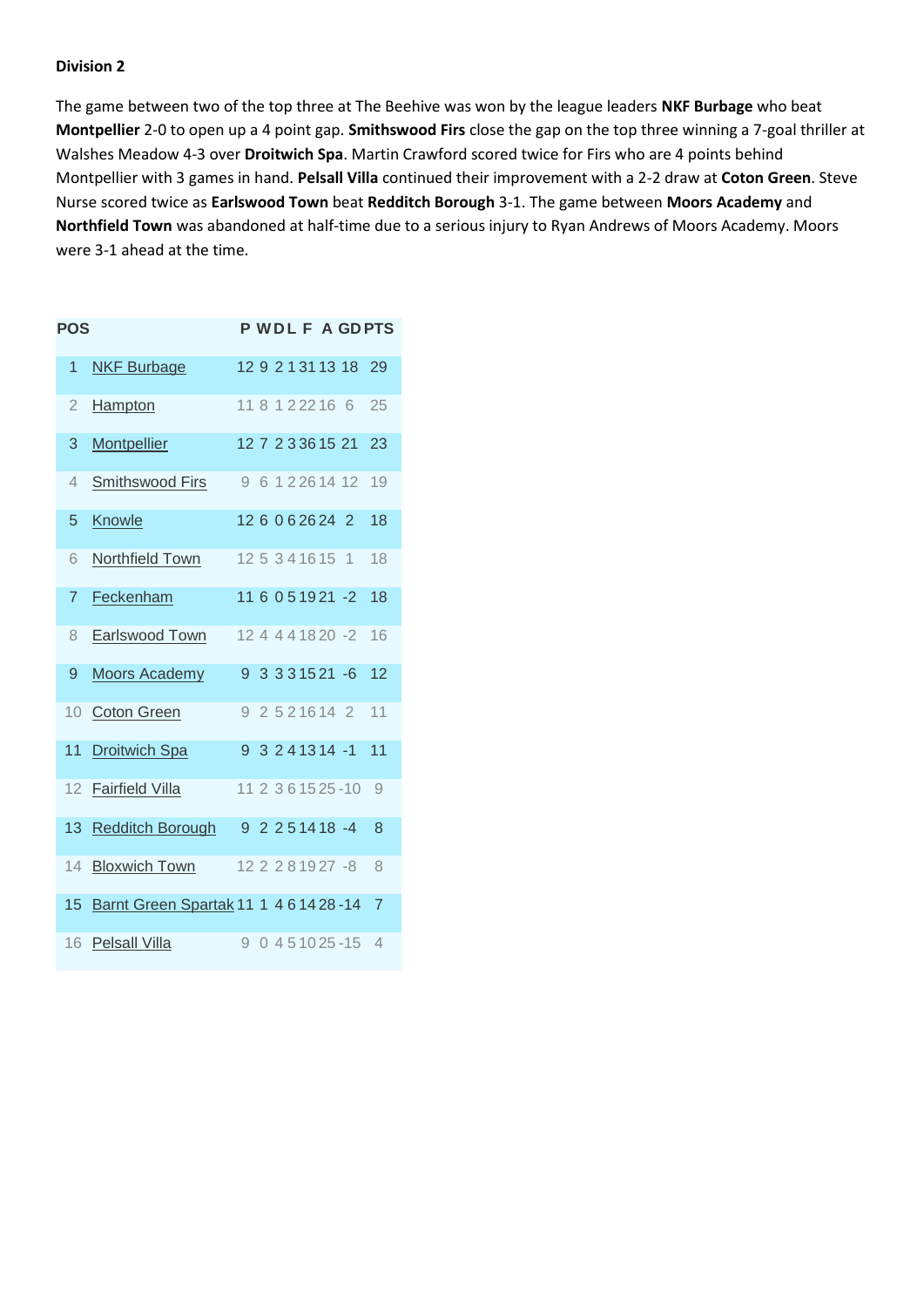League leaders **GNP Sports** maintained their perfect start with a 14-0 win over **Leamington Hibernian**. Josh Holford, Tom Rawlings and Charlie Cook all scored hat-tricks with Leigh Phillips and Nathan Stoute scoring twice. **Alcester Town** are up to 2nd following a 3-0 win at **Inkberrow**. **Bartestree** slip to 4th , **Boldmere Sports & Social Falcons** returning from Herefordshire with a 2-1 victory. **Continental Star** climb 3 places in the table with a 4-1 win at bottom club **Castle Vale Town**. **Central Ajax** are still unbeaten following a 1-1 draw at Ajax Park with **Coventrians**. **Shipston Excelsior** and **Enville Athletic** draw 2-2, a result which leaves Shipston 5<sup>th</sup> and Enville 14<sup>th</sup>.

| <b>POS</b>      |                                                  |  |  |                    |                      | <b>PWDLFAGDPTS</b> |
|-----------------|--------------------------------------------------|--|--|--------------------|----------------------|--------------------|
| 1               | <b>GNP Sports</b>                                |  |  |                    | 8 8 0 0 34 9 25 24   |                    |
| $\overline{2}$  | <b>Alcester Town</b>                             |  |  |                    | 9 6 1 2 2 8 1 2 1 6  | 19                 |
| 3               | <b>FC Stratford</b>                              |  |  |                    | 6 6 0 0 4 2 2 4 0    | 18                 |
| 4               | <b>Bartestree</b>                                |  |  |                    | 10 6 0 4 28 17 11    | 18                 |
| 5               | <b>Shipston Excelsior</b>                        |  |  | 11 5 1 5 31 31 0   |                      | 16                 |
| 6               | Boldmere Sports & Social Falcons 9 5 0 4 21 18 3 |  |  |                    |                      | 15                 |
| $\overline{7}$  | <b>AFC Solihull</b>                              |  |  | 10 4 2 4 2 7 2 1 6 |                      | 14                 |
| 8               | <b>Central Ajax</b>                              |  |  | 7 3 4 0 14 8 6     |                      | 13                 |
| 9               | <b>CT Shush</b>                                  |  |  | 9 3 4 2 1 6 11 5   |                      | 13                 |
| 10 <sup>°</sup> | Coventrians                                      |  |  |                    | $10.3$ 2 5 21 24 - 3 | 11                 |
| 11 <sup>1</sup> | <b>Birmingham Tigers</b>                         |  |  |                    | 8 3 1 4 1 6 24 - 8   | 10                 |
|                 | 12 Continental Star                              |  |  |                    | 9 3 0 6 1 3 2 9 - 16 | 9                  |
| 13 <sup>°</sup> | <b>Inkberrow</b>                                 |  |  |                    | 8 2 2 4 1 7 1 9 - 2  | 8                  |
|                 | 14 Enville Athletic                              |  |  |                    | 9 1 4 4 8 19 - 11    | $\overline{7}$     |
|                 | 15 Leamington Hibernian                          |  |  |                    | 10 1 2 7 9 45 - 36   | $\overline{5}$     |
|                 | 16 Castle Vale Town                              |  |  |                    | 11 1 1 9 9 45 - 36   | 4                  |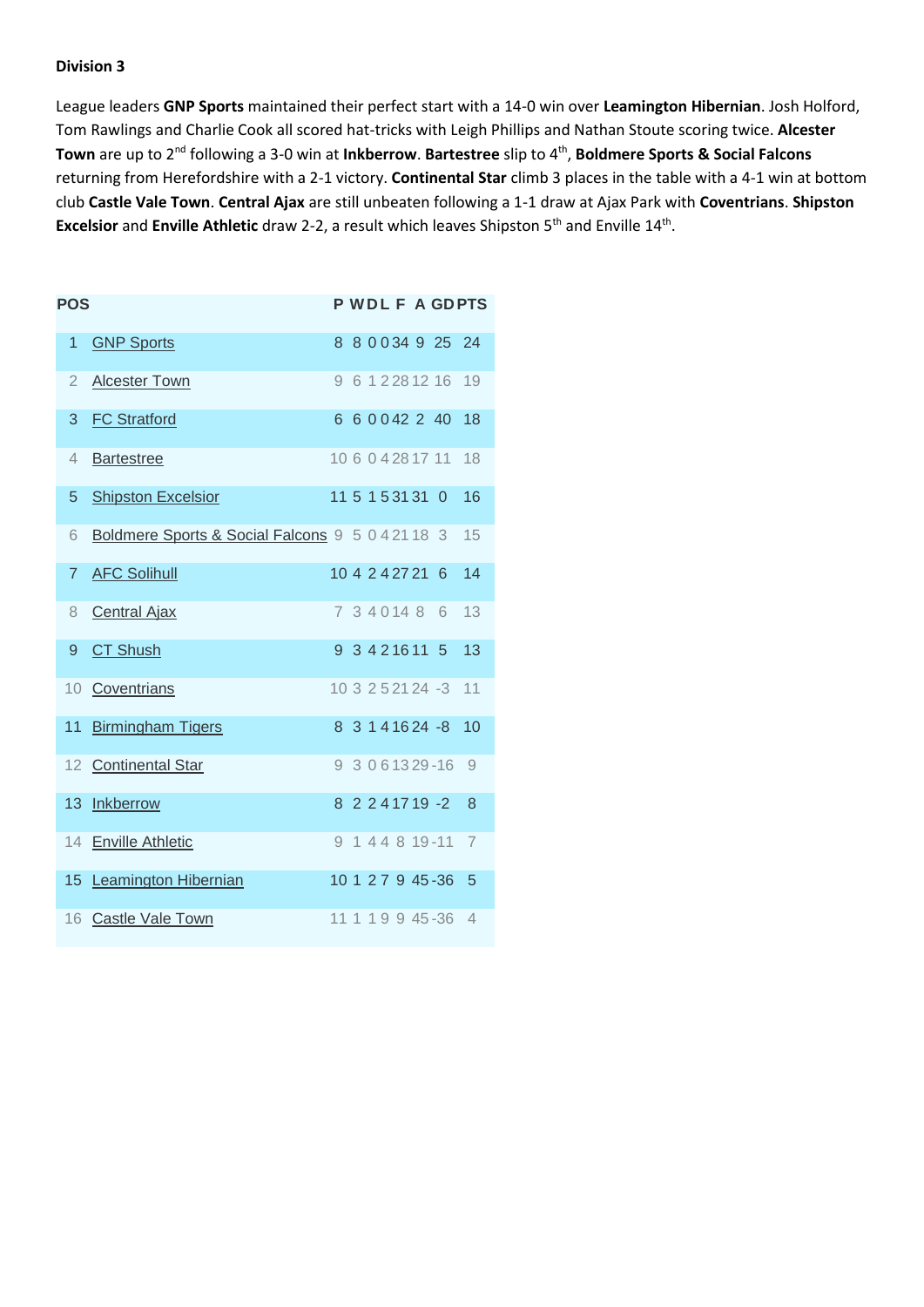# **Les James Challenge Cup**

Knowle and Fairfield Villa will meet in the quarter final of the Les James Challenge Cup after both won  $2^{nd}$  round ties. **Knowle** travelled to the Coppice and beat hosts **Barnt Green Spartak** 4-2, George Seeley scoring twice. **Fairfield Villa** rattled in the goals at home to Birmingham Tigers. Connor Collins scored twice and Daniel Pitt three as Fairfield beat **Birmingham Tigers** 7-2, Younes Touaiti scoring twice forTigers.

# **President's Cup**

Two goals from Daniel Murphy set up a home semi-final for **Feckenham** who beat **Bloxwich Town** 2-0. The Millers will now face Hampton in the semi

# **Challenge Vase**

**AFC Solihull** continued their recent fine form with a 2-1 win at **CT Shush** setting up an away quarter final with Alcester Town

# **Other Cups**

**FC Stratford** bowed out of the Coventry Charity Cup losing 3-2 at home to Copsewood Coventry.

**Rocester** are through to the second round of the Staffordshire Senior Cup, Callum Riddell getting a hat-trick in a 5-2 win over Wolverhampton Casuals.

**Atherstone Town** made serene progress in the JW Hunt Cup beating Darlaston Town 6-1 with Alex Naughton scoring twice.

In the Smedley Crooke Memorial Charity Cup, **Coton Green** bowed out losing 5-1 at New Mill Lane to Bewdley Tonw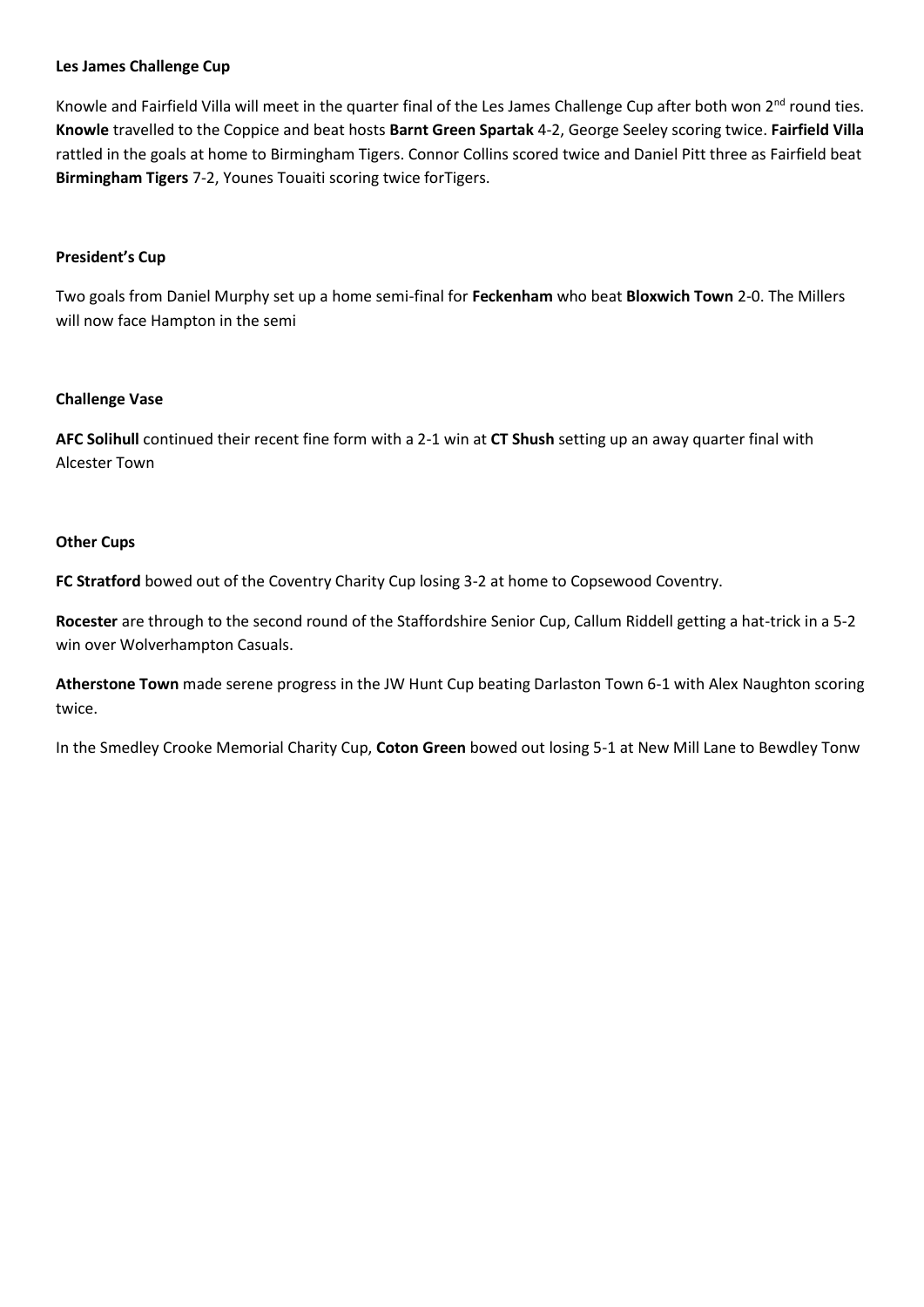# **Reserves**

# **CHALLENGE TROPHY ROUND 1, Group**

| $\mathbf{1}$ |   |              | <b>Nuneaton Griff</b>      |
|--------------|---|--------------|----------------------------|
|              |   |              |                            |
| 4            |   |              | Gresley                    |
| 4            | v | $\mathbf{1}$ | <b>Bolehall Swifts</b>     |
|              | v | 0            | <b>Bromsgrove Sporting</b> |
|              |   |              | $v = 1$<br>$\mathsf{v}$ 1  |

| POS            |                                               |  |  |                 |                     | <b>PWDLF A GDPTS</b>     |
|----------------|-----------------------------------------------|--|--|-----------------|---------------------|--------------------------|
| 1              | <b>Alvechurch Reserves</b>                    |  |  |                 | 6 4 0 2 14 9 5      | 12                       |
| 2              | <b>Gresley Reserves</b>                       |  |  |                 | 5 3 1 1 1 4 9 5     | 10                       |
| 3              | <b>Nuneaton Griff Reserves</b>                |  |  |                 | 6 3 1 2 1 0 1 3 - 3 | 10                       |
| 4              | <b>Cadbury Athletic Reserves</b>              |  |  | 6 3 0 3 1 6 7 9 |                     | 9                        |
| 5.             | <b>Coton Green Reserves</b>                   |  |  |                 | 4301734             | 9                        |
| 6              | <b>Knowle Reserves</b>                        |  |  |                 | $520357 -2$         | 6                        |
| $\overline{7}$ | <b>Bolehall Swifts Reserves</b>               |  |  |                 | 4 1 1 2 7 11 -4     | $\boldsymbol{\varDelta}$ |
| 8              | Bromsgrove Sporting Reserves 5 1 0 4 4 9 -5 3 |  |  |                 |                     |                          |
| 9              | <b>Lichfield City Reserves</b>                |  |  |                 | $3012413 - 9$       | 1                        |

# **Challenge Trophy Tables**

|    | Group "A"                  | P              | W | D |   | F  | A  | <b>Pts</b> |
|----|----------------------------|----------------|---|---|---|----|----|------------|
|    | <b>GRESLEY</b>             | 5              | 4 | 0 |   | 26 | 5  | 12         |
|    | <b>COTON GREEN</b>         | 4              | 3 | 0 |   | 10 | 6  | 9          |
| 3  | <b>BOLEHALL SWIFTS</b>     | 5              |   |   | 3 | 6  | 16 | 4          |
| 4  | LICHFIELD CITY             | 5              |   |   | 3 | 3  | 17 | 4          |
| 5. | <b>NUNEATON GRIFF</b>      | 3              | 0 |   |   | 3  | 4  |            |
|    | Group "B"                  |                |   |   |   |    |    |            |
| 1  | <b>ALVECHURCH</b>          |                | 4 | 0 |   | 18 | 4  | 12         |
|    | <b>CADBURY ATHLETIC</b>    | $\overline{2}$ | 2 | 0 | 0 | 5  | 2  | 6          |
| 3  | <b>KNOWLE</b>              | 3              | 0 |   |   | 3  | 9  |            |
| 4  | <b>BROMSGROVE SPORTING</b> |                |   |   |   |    | 13 |            |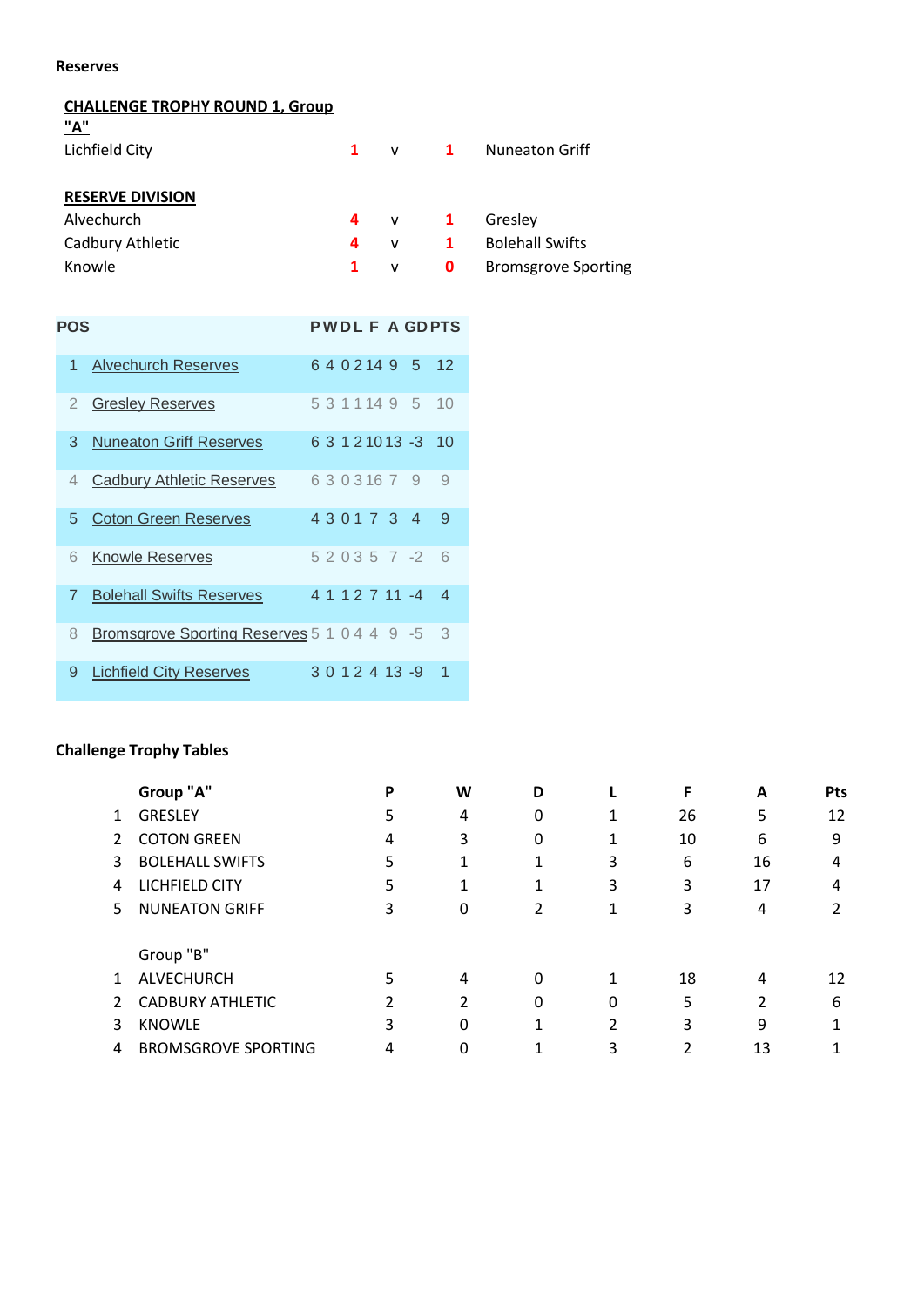# **Under 21 Division**

# **CHALLENGE BOWL ROUND 2**

| Evesham United                | 3              | $\mathsf{v}$ | $\overline{2}$ | <b>Brocton</b>           |
|-------------------------------|----------------|--------------|----------------|--------------------------|
| <b>UNDER 21 DIVISION EAST</b> |                |              |                |                          |
| AFC Rushden & Diamonds Elite  | $\overline{2}$ | $\mathsf{v}$ | 4              | Coleshill Town           |
| Atherstone Town               | 0              | v            | 5              | Tamworth                 |
| <b>Aylestone Park</b>         | 3              | $\mathsf{v}$ | 3              | <b>FCV Reds</b>          |
| Milton Keynes College         | 1              | v            | 0              | <b>Coventry United</b>   |
| Quorn                         | 1              | v            | 3              | <b>Kettering Town</b>    |
| <b>UNDER 21 DIVISION WEST</b> |                |              |                |                          |
| <b>AFC Redditch</b>           | 1              | $\mathsf{v}$ | 3              | Sutton Coldfield Town    |
| <b>Boldmere St Michaels</b>   | 5              | v            | 3              | H O W Academy            |
| <b>Continental Star</b>       | 0              | v            | 4              | <b>Rushall Olympic</b>   |
| <b>Heath Hayes</b>            | O              | v            | 8              | <b>Worcester City</b>    |
| <b>Highgate United</b>        | 3              | v            | 4              | <b>Wychall Wanderers</b> |
|                               |                |              |                |                          |

| 1 Tamworth U21                                                             |  |  | 9 81036 5 31 25 1 Worcester City U21                      | 1071241142722  |    |
|----------------------------------------------------------------------------|--|--|-----------------------------------------------------------|----------------|----|
| 2 Bedworth United U21                                                      |  |  | 10721251312232 Boldmere St Michaels U21 11623392316 20    |                |    |
| 3 Milton Keynes College U21                                                |  |  | 105231815 3 17 3 Heath Hayes U21                          | 1053229245     | 18 |
| 4 FCV Reds U21                                                             |  |  | 9 5132514 11 16 4 Evesham United U21                      | 1052323149 17  |    |
| 5 Coleshill Town U21                                                       |  |  | 104422413 11 16 5 Wychall Wanderers U21                   | 114432940-1116 |    |
| 6 Coventry United U21                                                      |  |  | 9 4232312 11 14 6 Brocton U21                             | 6 501199 10 15 |    |
| 7 Quorn U21                                                                |  |  | 114251817 1 14 7 Continental Star U21                     | 1042426260 14  |    |
| 8 Leicester Nirvana U21                                                    |  |  | 11 4 2 5 17 24 - 7 14 8 Rushall Olympic U21               | 8 4041315-2 12 |    |
| 9 Aylestone Park U21                                                       |  |  | 114161927 - 8 13 9 H.O.W. Academy U21                     | 113172229-7 10 |    |
| 10 Kettering Town U21                                                      |  |  | 9 207 8 22-14 6 10 Sutton Coldfield Town U217 1421316-3 7 |                |    |
| 11 Atherstone Town U21                                                     |  |  | 9 207 16 39 - 23 6 11 AFC Redditch U21                    | 9 2161625-9 7  |    |
| 12 AFC Rushden & Diamonds Elite U21 8 017 3 31-28 1 12 Highgate United U21 |  |  |                                                           | 9 2161731-147  |    |
|                                                                            |  |  | 13 Droitwich Spa BG U21                                   | 101361233-216  |    |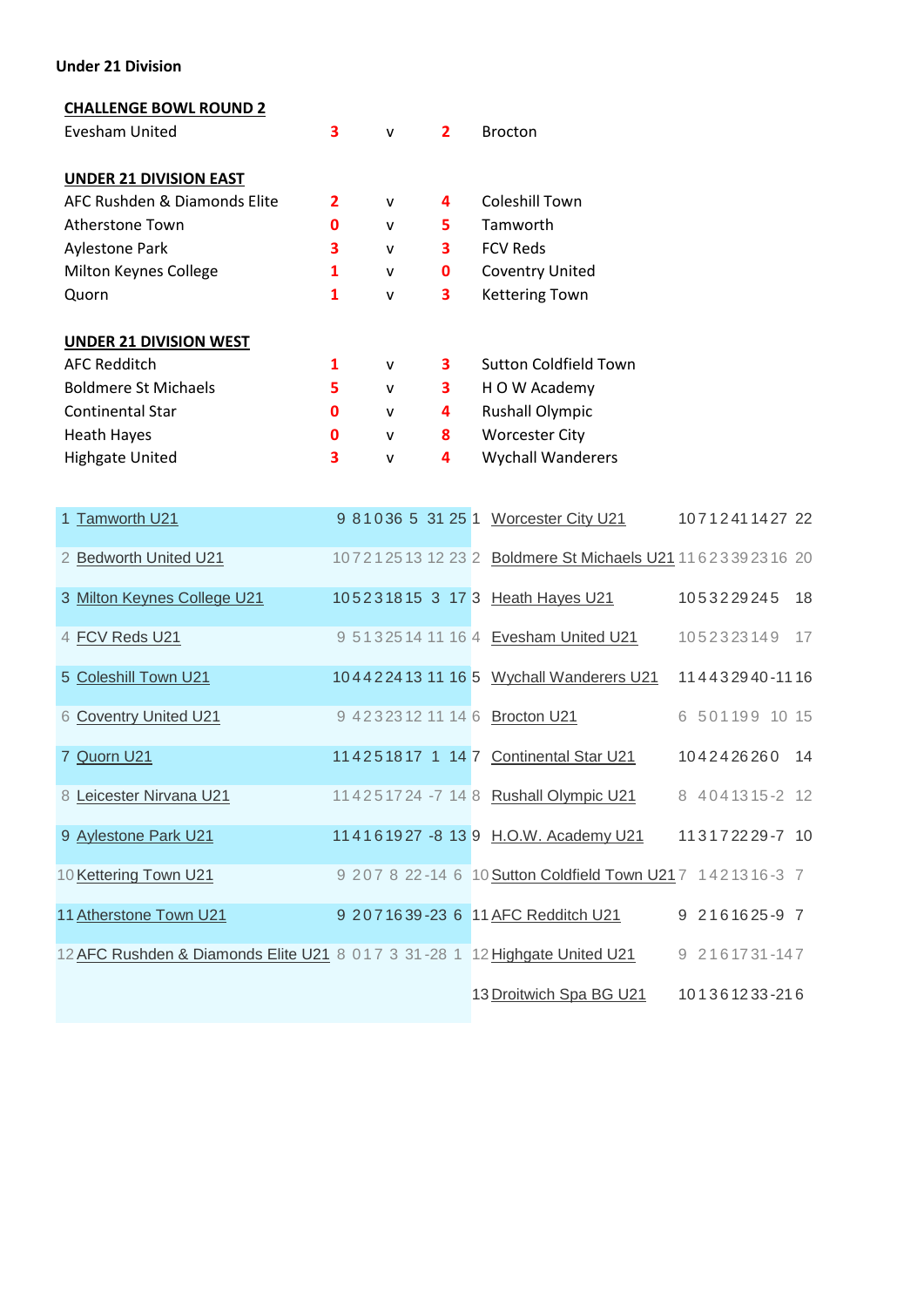# **Leading scorers**

**Premier Division**

| <b>Marco Adaggio</b>         | <b>Highgate United</b>                  | 18 |
|------------------------------|-----------------------------------------|----|
| <b>Kyle Brady</b>            | <b>AFC Wulfrunians, Sporting Khalsa</b> | 15 |
| Lei Brown                    | <b>Highgate United</b>                  | 15 |
| <b>Aaron Lloyd</b>           | <b>Stourport Swifts</b>                 | 15 |
| <b>Jordan Nadat</b>          | <b>Coleshill Town</b>                   | 15 |
| <b>Shay Brennan</b>          | <b>Shepshed Dynamo</b>                  | 14 |
| <b>Dave Reynolds</b>         | <b>Worcester City</b>                   | 14 |
| <b>David Meese</b>           | <b>Sporting Khalsa</b>                  | 14 |
| <b>Ryan Nesbitt</b>          | <b>Boldmere St Michaels</b>             | 14 |
| <b>Elliott Reeves</b>        | <b>Heanor Town</b>                      | 14 |
| <b>Ryan Harkin</b>           | <b>Coventry Sphinx</b>                  | 13 |
| <b>Steve Hole</b>            | Haughmond                               | 13 |
| <b>Joe Boachie</b>           | <b>Loughborough University</b>          | 11 |
| <b>Martin Smyth</b>          | Rocester                                | 11 |
| <b>Jack Till</b>             | <b>Lye Town</b>                         | 11 |
| <b>Reuben Wiggins-Thomas</b> | <b>Rugby Town</b>                       | 11 |
| <b>Robbie Bunn</b>           | <b>Bromsgrove Sporting</b>              | 10 |
| <b>Luke Crosby</b>           | <b>South Normanton Athletic</b>         | 10 |
| <b>Matt Gardner</b>          | <b>Coleshill Town</b>                   | 10 |
| <b>Liam Hurst</b>            | <b>Shepshed Dynamo</b>                  | 10 |
| <b>Mitch Piggon</b>          | <b>Coventry United</b>                  | 10 |
| <b>Nick Turton</b>           | <b>AFC Wulfrunians</b>                  | 10 |

**Craig Bannister (Sporting Khalsa), Jake Betts (Shepshed Dynamo), Jason Cowley (Bromsgrove Sporting), Mark Danks (Worcester City), Kevin Hemagou (South Normanton Athletic), Lewis Rankin (Coventry United), Alex Read (Loughborough University), Craig Reid (Coventry United) and Alex Troke (Shepshed Dynamo) all on 9 goals**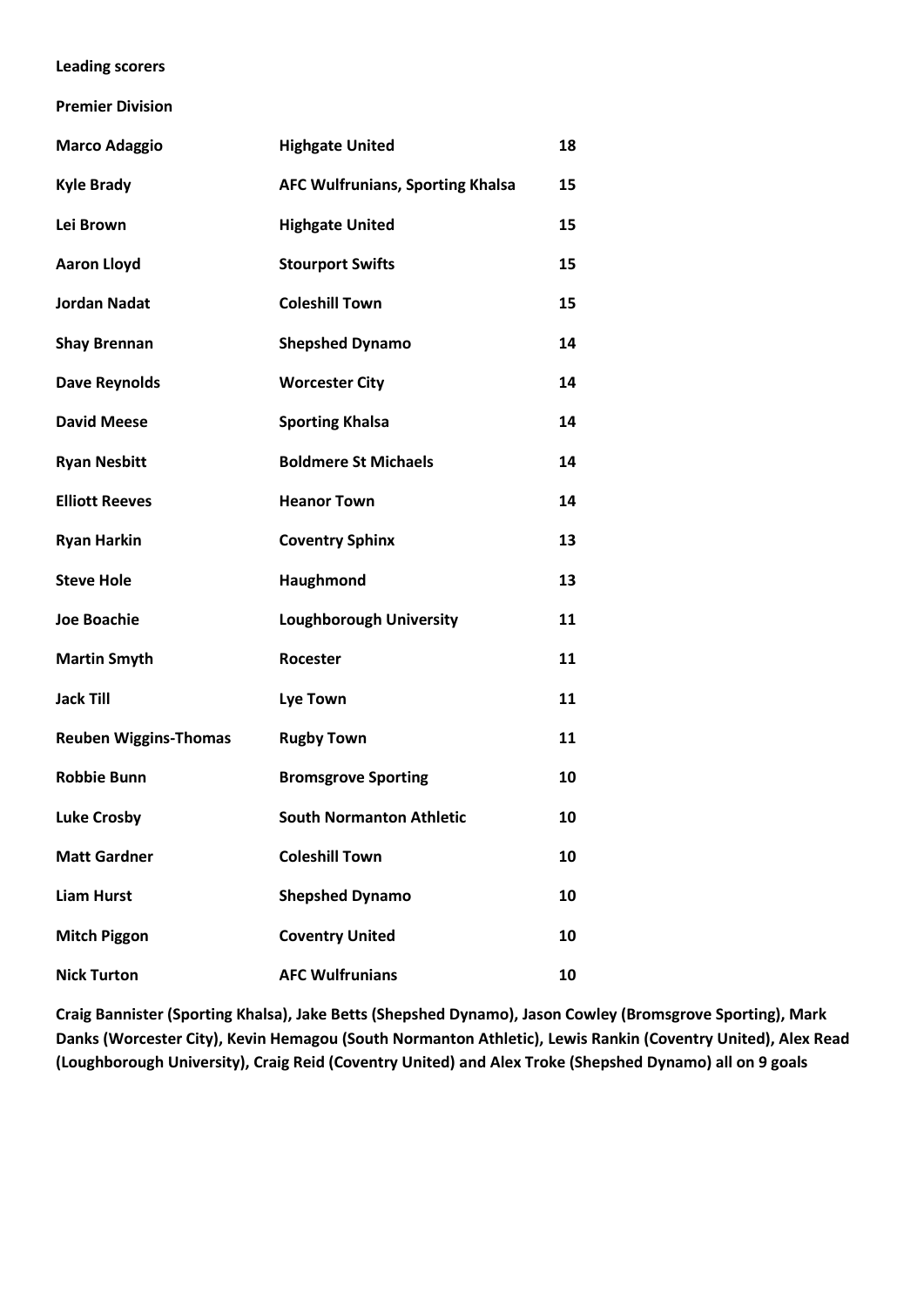| <b>Simeon Cobourne</b> | <b>Heather St Johns</b>             | 24 |
|------------------------|-------------------------------------|----|
| <b>Paul Sullivan</b>   | <b>Walsall Wood</b>                 | 21 |
| <b>Regan Smith</b>     | <b>Heath Hayes</b>                  | 20 |
| <b>Alex Naughton</b>   | <b>Atherstone Town</b>              | 19 |
| <b>Daniel Carter</b>   | Littleton                           | 18 |
| <b>Steve Hart</b>      | <b>Hinckley AFC</b>                 | 16 |
| <b>George Bowerman</b> | <b>Hinckley AFC</b>                 | 14 |
| <b>Odane Barnes</b>    | <b>Cadbury Athletic</b>             | 12 |
| <b>Daniel Carter</b>   | <b>Paget Rangers</b>                | 12 |
| <b>Tony Clarke</b>     | <b>Walsall Wood</b>                 | 12 |
| <b>Greg Downes</b>     | <b>Leicester Road</b>               | 12 |
| <b>Andy Nicol</b>      | <b>Studley</b>                      | 12 |
| <b>Kyle Esplin</b>     | <b>Uttoxeter Town</b>               | 11 |
| <b>Joe Hartshorne</b>  | <b>Brocton</b>                      | 11 |
| <b>Alex Marshall</b>   | <b>Ilkeston Town</b>                | 11 |
| <b>Joey Butlin</b>     | <b>Walsall Wood</b>                 | 10 |
| <b>Nuno Gomes</b>      | <b>Leicester Road</b>               | 10 |
| <b>Paul McMahon</b>    | <b>Brocton</b>                      | 10 |
| <b>Dan Griffiths</b>   | <b>Lichfield City</b>               | 9  |
| <b>Ryan Pace</b>       | <b>Coventry Alvis/Stafford Town</b> | 9  |
| <b>Michael Wright</b>  | Pershore Town / Littleton           | 9  |
| <b>Shane Benjamin</b>  | <b>Heather St Johns</b>             | 8  |
| <b>Luke Church</b>     | <b>Racing Club Warwick</b>          | 8  |
| <b>Jamie Clarke</b>    | <b>Pershore Town</b>                | 8  |
| <b>Montel Gibson</b>   | <b>Ilkeston Town</b>                | 8  |

**Stuart Butcher (Cadbury Athletic), Jordan Evans (Lichfield City), Sean Kavanagh, Adam Knight (Racing Club Warwick), Mitch Thompson (Atherstone Town), Josh Westwood (Studley) and Dave Yonwin (Heather St Johns) all on 7 goals**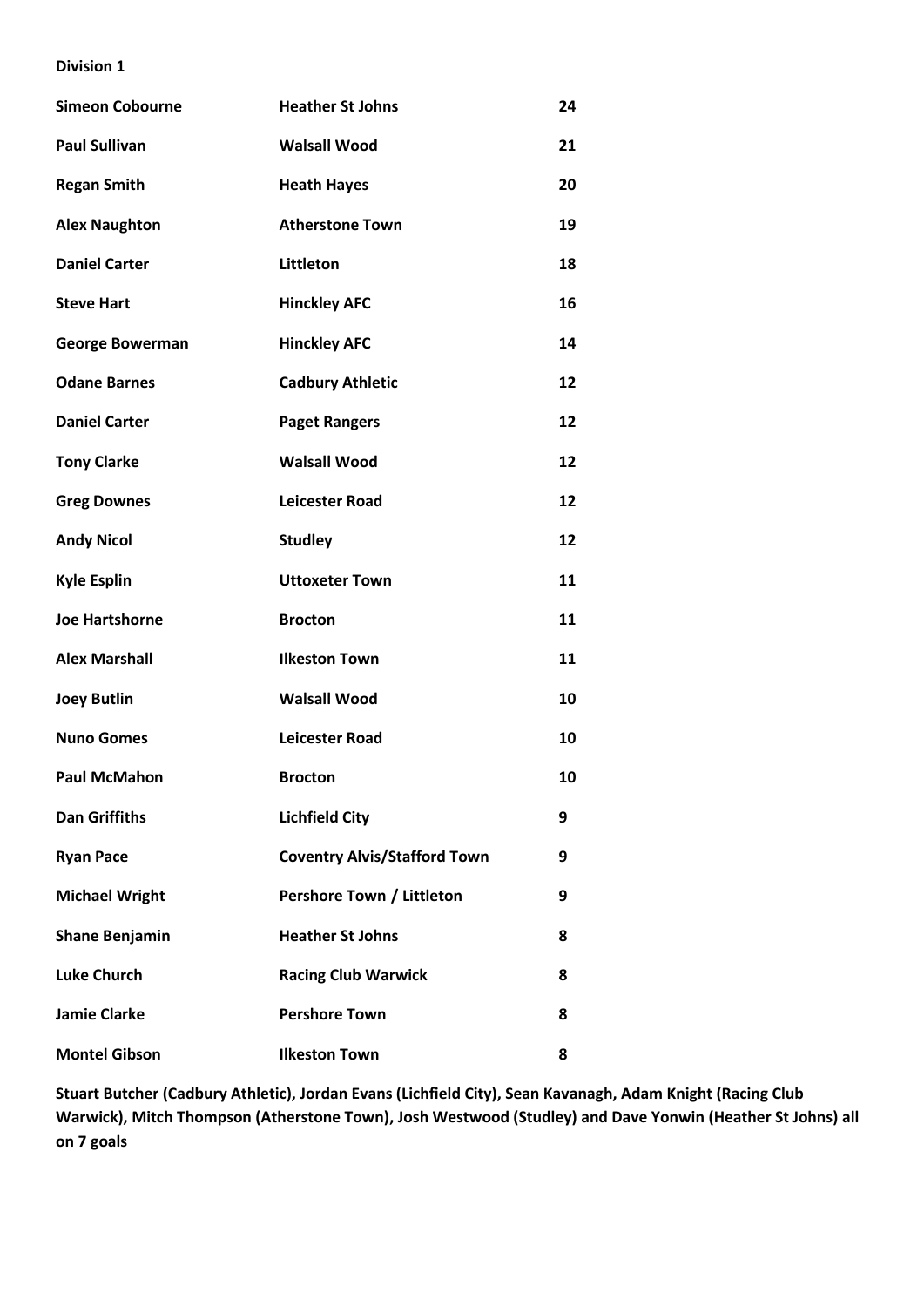| <b>Stuart Hendrie</b>     | <b>Montpellier</b>         | 18                      |
|---------------------------|----------------------------|-------------------------|
| <b>Jess Adcock</b>        | <b>NKF Burbage</b>         | 14                      |
| <b>Trea Bertie</b>        | <b>Smithswood Firs</b>     | 14                      |
| <b>Martin Crawford</b>    | <b>Smithswood Firs</b>     | 14                      |
| <b>Tom Smith</b>          | <b>NKF Burbage</b>         | 14                      |
| <b>Steve Ruck</b>         | <b>Knowle</b>              | 12                      |
| <b>Ryan Walker</b>        | Hampton                    | 10                      |
| <b>Callum Coyle</b>       | <b>Moors Academy</b>       | 9                       |
| <b>Dominic Strevens</b>   | <b>Barnt Green Spartak</b> | 9                       |
| <b>Adam Garmson</b>       | <b>Northfield Town</b>     | 8                       |
| <b>Adam Goodby</b>        | <b>Coton Green</b>         | 8                       |
| <b>Chris Lloyd</b>        | <b>Smithswood Firs</b>     | 8                       |
| <b>Daniel Murphy</b>      | Feckenham                  | 8                       |
| <b>Daniel Pitt</b>        | <b>Fairfield Villa</b>     | 8                       |
| <b>Ryan Andrews</b>       | <b>Moors Academy</b>       | $\overline{\mathbf{z}}$ |
| <b>Alex Coultas</b>       | <b>NKF Burbage</b>         | $\overline{ }$          |
| <b>Umit Eminoglu</b>      | Feckenham                  | 7                       |
| James Lemon               | <b>Droitwich Spa</b>       | 7                       |
| <b>Andrew Millan</b>      | <b>Coton Green</b>         | $\overline{\mathbf{z}}$ |
| <b>Cameron Moriarty</b>   | <b>Bloxwich Town</b>       | 7                       |
| <b>Ashanti Price</b>      | <b>Moors Academy</b>       | 7                       |
| <b>Ainsley Seivwright</b> | Hampton                    | 7                       |
| <b>Nathan Astill</b>      | <b>NKF Burbage</b>         | 6                       |
| <b>Sam Melia</b>          | <b>Bloxwich Town</b>       | 6                       |
| <b>Kelsn Shepard</b>      | <b>Montpellier</b>         | 6                       |

**Ellis Blakemore, Connor Collins (Fairfield Villa0, Jake Garner (NKF Burbage), Steve Nurse (Earlswood Town) and Reuel Prescod (Barnt Green Spartak) all on 5 goals.**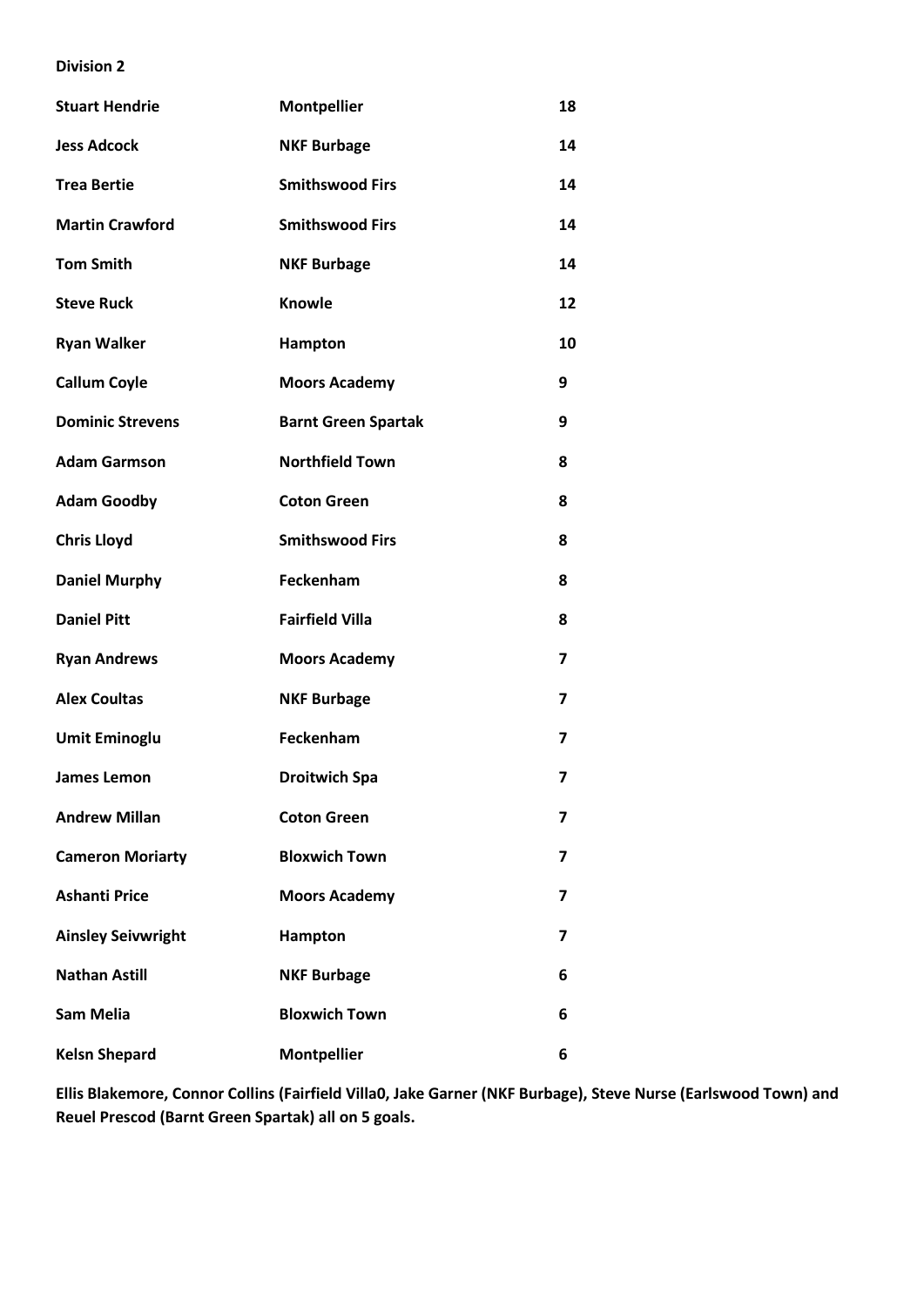| <b>James Gifford</b>      | <b>FC Stratford</b>                         | 17                      |
|---------------------------|---------------------------------------------|-------------------------|
| <b>Jimmy Ward</b>         | <b>Alcester Town</b>                        | 13                      |
| <b>Reece Gibson</b>       | <b>Boldmere Sports &amp; Social Falcons</b> | 12                      |
| <b>Dylan Parker</b>       | <b>FC Stratford</b>                         | 12                      |
| <b>Nathan Davies</b>      | <b>Inkberrow</b>                            | 11                      |
| <b>James Drinkwater</b>   | <b>Shipston Excelsior</b>                   | 11                      |
| <b>Louis Mann</b>         | <b>Bartestree</b>                           | 10                      |
| <b>Ellis Kalach</b>       | <b>Alcester Town</b>                        | 8                       |
| <b>Younes Touaiti</b>     | <b>Birmingham Tigers</b>                    | 8                       |
| <b>Charlie Cook</b>       | <b>GNP Sports</b>                           | 7                       |
| <b>Tom Rawlings</b>       | <b>GNP Sports</b>                           | $\overline{\mathbf{z}}$ |
| <b>Marc Avery</b>         | <b>Bartestree</b>                           | 6                       |
| <b>James Clarke</b>       | <b>Boldmere Sports &amp; Social Falcons</b> | 6                       |
| <b>Thomas Cuppleditch</b> | <b>Coventrians</b>                          | 6                       |
| <b>Tyler Haddow</b>       | <b>Coventrians</b>                          | 6                       |
| <b>Jonathan Hamer</b>     | <b>AFC Solihull</b>                         | 6                       |
| <b>Jake Harris</b>        | <b>Shipston Excelsior</b>                   | 6                       |
| <b>Ben Hill</b>           | <b>FC Stratford</b>                         | 6                       |
| <b>Matthew Lewis</b>      | <b>Boldmere Sports &amp; Social Falcons</b> | 6                       |
| <b>Andy Matthews</b>      | <b>AFC Solihull</b>                         | 6                       |
| <b>Tom Parnaby</b>        | <b>FC Stratford</b>                         | 6                       |
| <b>Leigh Phillips</b>     | <b>GNP Sports</b>                           | 6                       |
| <b>Daniel Stokes</b>      | <b>FC Stratford</b>                         | 6                       |
| <b>Ashley Wilkes</b>      | <b>FC Stratford</b>                         | 6                       |
| <b>William Beach</b>      | <b>Alcester Town</b>                        | 5                       |
| <b>Kyle Hudlin</b>        | <b>Castle Vale Town</b>                     | 5                       |
| <b>Abdullah Kenewa</b>    | <b>Birmingham Tigers</b>                    | 5                       |
| Josh O'Reilly             | <b>CT Shush</b>                             | 5                       |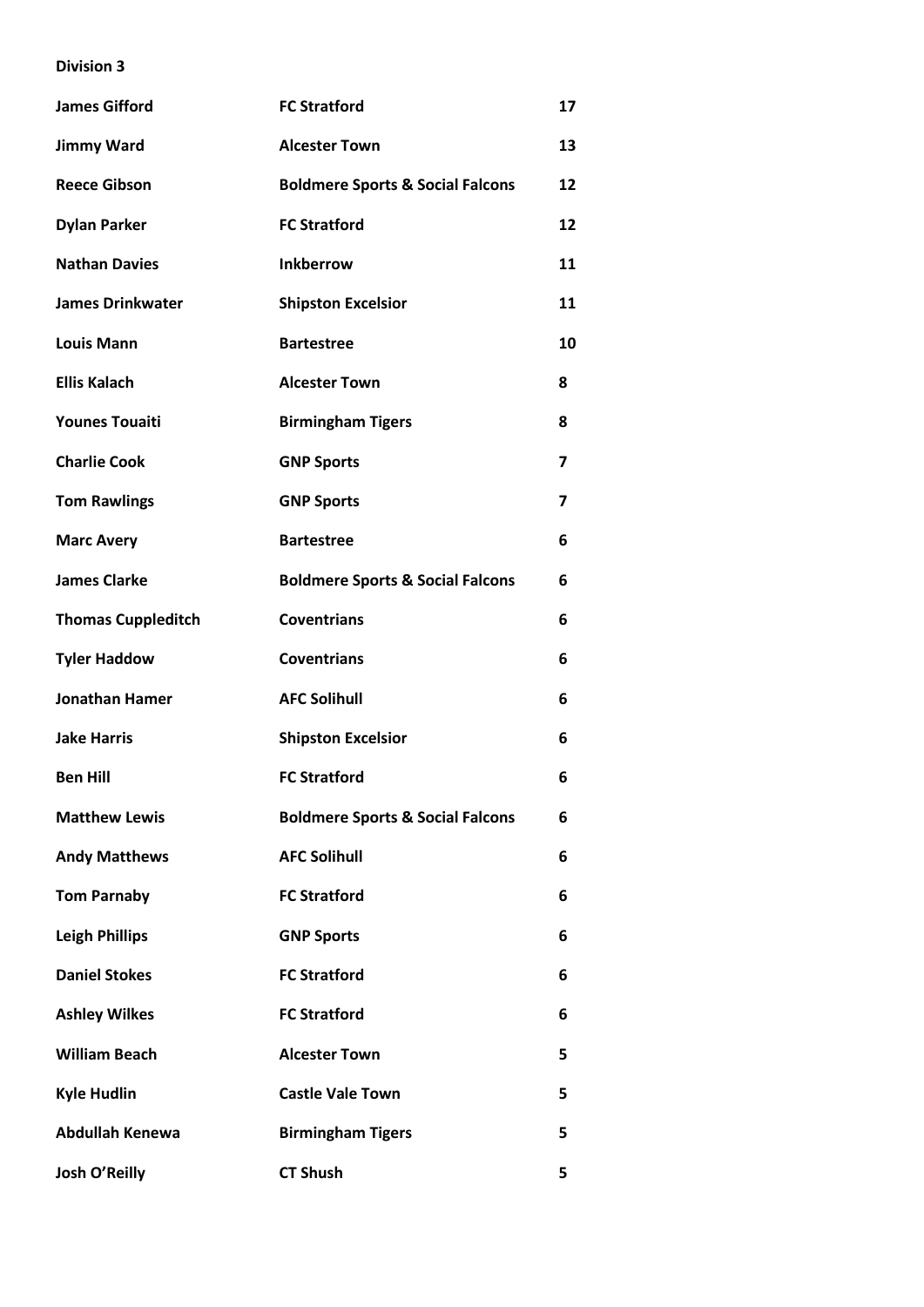# **Reserves**

| <b>Dean Fisher</b>          | <b>Alvechurch</b>       | 11 |
|-----------------------------|-------------------------|----|
| <b>Sam Hammerton</b>        | Gresley                 | 9  |
| <b>Kane Lee</b>             | Gresley                 | 8  |
| <b>Ethan Hanks</b>          | Alvechurch              | 6  |
| <b>Chris Hughes-Tranter</b> | <b>Cadbury Athletic</b> | 6  |
| <b>Jarrell Hylton</b>       | <b>Cadbury Athletic</b> | 6  |
| <b>Liam Arrowsmith</b>      | <b>Coton Green</b>      | 5  |
| <b>Josh Dutton</b>          | Gresley                 | 5  |
| <b>Elliot Nash</b>          | Alvechurch              | 5  |
| <b>Chad Barrett</b>         | <b>Cadbury Athletic</b> | 4  |
| <b>Lewis Brade</b>          | <b>Alvechurch</b>       | 4  |
| <b>Zakim Evans</b>          | Gresley                 | 4  |
| <b>Daniel Lawrence</b>      | Alvechurch              | 4  |
| <b>Harry Landsowne</b>      | Gresley                 | 4  |
| <b>Chanda Mulenga</b>       | <b>Nuneaton Griff</b>   | 4  |
| <b>Kyle Crawford</b>        | <b>Bolehall Swifts</b>  | 3  |
| <b>Charlie Griffths</b>     | Knowle                  | 3  |
| <b>Curtis Haynes</b>        | <b>Coton Green</b>      | 3  |
| <b>Harry Hughes</b>         | Gresley                 | 3  |
| <b>Marc Johnston</b>        | <b>Nuneaton Griff</b>   | 3  |
| <b>Jordon Lewis</b>         | <b>Lichfield City</b>   | 3  |
| <b>Corey Virgo-Broom</b>    | Alvechurch              | 3  |
| <b>Liam Wickett</b>         | <b>Bolehall Swifts</b>  | 3  |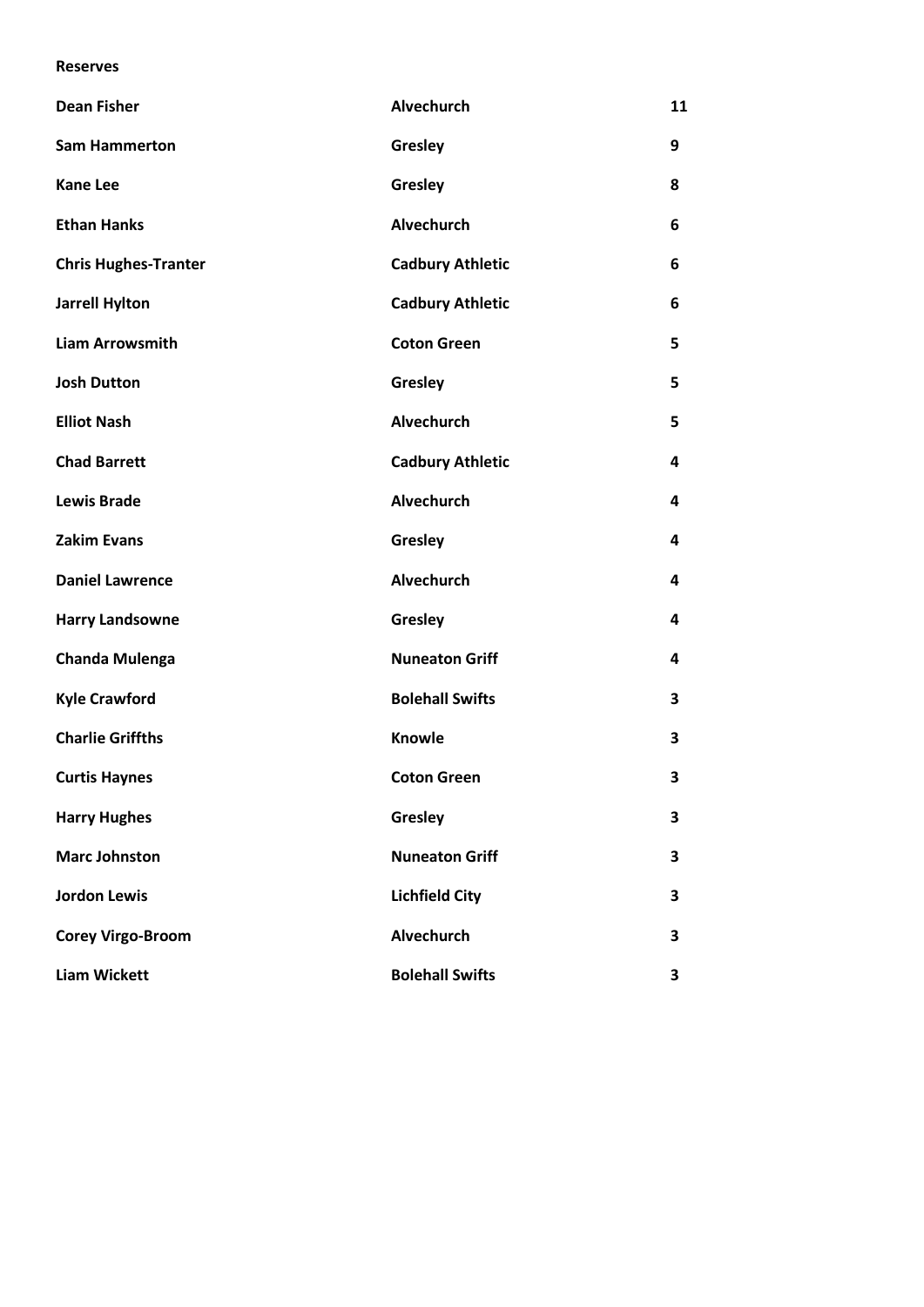### **Under 21**

| <b>Joel Steer</b>            | <b>Tamworth</b>              | 18                      |
|------------------------------|------------------------------|-------------------------|
| <b>Ewan Dunbar</b>           | <b>Evesham United</b>        | 13                      |
| <b>Liam Lockett</b>          | <b>Worcester City</b>        | 13                      |
| <b>Bailey Fuller</b>         | H.O.W. Academy               | 10                      |
| <b>Ryan Palmer</b>           | <b>Coventry United</b>       | 10                      |
| <b>Praise Anyanegbu</b>      | <b>Highgate United</b>       | 9                       |
| <b>Sam Jeeves</b>            | <b>Boldmere St Michaels</b>  | 9                       |
| <b>Alex Knight</b>           | <b>Tamworth</b>              | 9                       |
| <b>Samuel Major-Beddoes</b>  | <b>Evesham United</b>        | 9                       |
| <b>David King-Marstaller</b> | <b>Milton Keynes College</b> | $\overline{\mathbf{z}}$ |
| <b>Jordan McKenzie</b>       | <b>AFC Redditch</b>          | $\overline{\mathbf{z}}$ |
| <b>Jordan Thompson</b>       | <b>Continental Star</b>      | 7                       |
| <b>Ryan Brooks</b>           | <b>Boldmere St Michaels</b>  | 6                       |
| <b>Riley Keasey</b>          | <b>Worcester City</b>        | 6                       |
| <b>Jordan Lovell</b>         | <b>Continental Star</b>      | 6                       |
| <b>Declan McMahon</b>        | <b>Brocton</b>               | 6                       |
| <b>Sam McGonaghy</b>         | <b>Wychall Wanderers</b>     | 6                       |
| <b>Yasin Peart</b>           | <b>Boldmere St Michaels</b>  | 6                       |
| <b>Chandler Pegg</b>         | <b>Tamworth</b>              | 6                       |

**Shay Beeby (Aylestone Park), Matthew Beedell (Brocton), Kyle Byrne (Boldmere St Michaels), Ben Douglas (Brocton), Sam Ford (Coleshill Town), Jack Fox (Wychall Wanderers), Keaton Francis-Balou (Coventry United), Leon Hewitt (Wychall Wanderers), Samuel Holden (Bedworth United), Brandon Jarrett (Quorn), Andre Lawrence (Sutton Coldfield Town), Lewis Ludford (Coventry United), Dean Master (Leicester Nirvana), Ryan Meredith (Coleshill Town), Aiden Moseley (Sutton Coldfield Town), Jack O'Donnell (Worcester City), Brandon Taverner (FCV Reds) and Kai Williams (Bedworth United) all on 5 goals**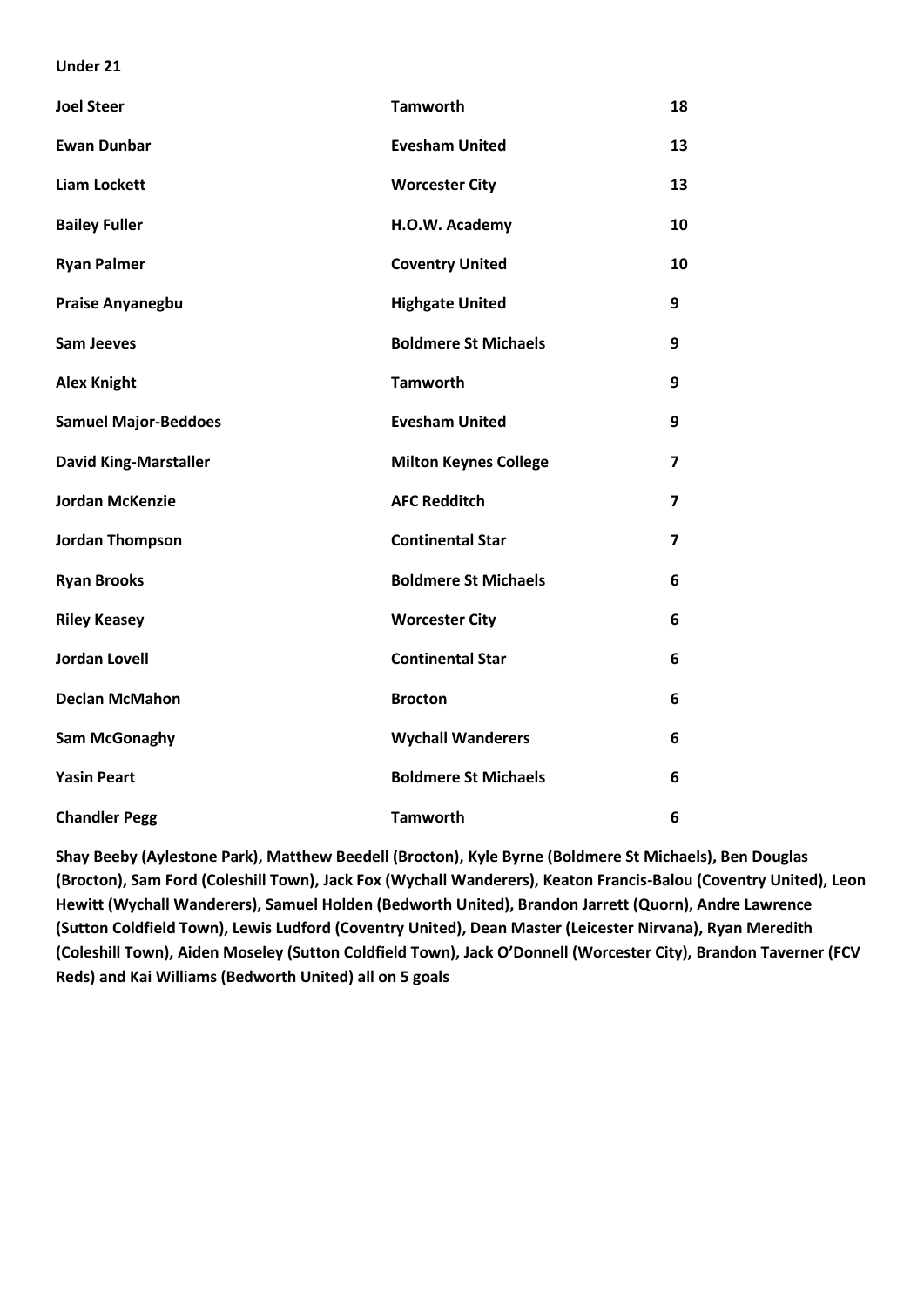# **Preview**

# **Premier Division**

Leaders **Coleshill Town** travel to **Loughborough University** on the back of their remarkable 8-1 win in the FA Vase. The students have picked up thirteen points from their last 6 games so will prove a stern test for The Colemen. **Sporting Khalsa** will look to bounce back from their FA Vase defeat last weekend as they travel to mid-**table Lye Town**. 3rd placed **Bromsgrove Sporting** entertain 2nd bottom **Quorn** with the visitors smarting from a heavy defeat in the FA Vase. **Highgate United** welcome **Worcester City** to The Coppice, a week after knocking them out of the FA Vase at The Victoria Ground. In-form **Coventry Sphinx** travel to the CKW Stadium to face **AFC Wulfrunians** who picked up a good win in midweek. **Coventry United** have had a good week and they will want to maintain this when **Long Eaton United** visit the Butts Park Arena. Bottom side **Shawbury United** travel to **Heanor Town** with a gap beginning to open up at the foot of the table. **South Normanton Athletic** find themselves in the bottom three and they entertain **Westfields** who face the long journey from Hereford a week after their FA Vase success in Devon. **Haughmond** are one point outside the relegation zone and they welcome **Rugby Town** to the Sports Village. **Boldmere St Michaels** have lifted themselves off the foot of the table in recent weeks and they travel to The Dovecote to face mid-table **Shepshed Dynamo**. Four points from their last two games has lifted **Rocester** out of the bottom three but they have tough assignment away to **Stourport Swifts**.

# **Division 1**

Leaders **Studley** has seen their lead whittled down to two points and they welcome struggling **Brocton** to The Beehive. **Walsall Wood** have scored 11 goals in the past week without conceding and they take this form to **Heath Hayes** who have seen 90 goals in their 17 league games. **Ilkeston Town** are in a superb run of form and they will hope to continue this when **Lichfield City** visit The New Manor Ground. **Hinckley AFC** had two massive wins this week and they welcome **Stafford Town** to St Johns Park. **Leicester Road** also picked up two wins in the week and they will expect to make it three on the trot when bottom club **Coventry Alvis** are the visitors. **Atherstone Town** have games in hand on sides around them and they travel to the TSA to face improving **Cadbury Athletic**. **Racing Club Warwick** had a great win in the FA Vase last week and they are back in league action when **Bolehall Swifts** visit Townsend Meadow. **Nuneaton Griff** can lift themselves out of the relegation zone if they can pick up all three points at **Paget Rangers**. Likewise, **Pershore Town**, they can move away from the drop zone should they win at Pack Meadow against **Chelmsley Town**. **Coventry Copsewood** can put pressure on the top 6 with a win at home to **Uttoxeter Town**.  $10^{th}$  meets  $12^{th}$  at 5Acres as **Littleton** host **Heather St Johns**.

# **Division 2**

Leaders **NKF Burbage** welcome **Droitwich Spa** to Kirkby Road buoyant following last week's big win at Montpellier. 2<sup>nd</sup> placed **Hampton** travel to 7<sup>th</sup> placed **Feckenham** following a 2-week break. Montpellier will look to bounce back from last weekend's reversal when they travel to **Bloxwich Town**. Three successive draws have given **Pelsall Villa** some momentum and they welcome **Fairfield Villa** to the ML Safety Stadium. **Redditch Borough** are surprisingly in the lower reaches of the table and they welcome 5<sup>th</sup> place **Knowle** to The Meitis Sports & Social Club.

# **Division 3**

Leaders **GNP Sports** travel to the Vale Stadium to face bottom of the table **Castle Vale Town**. In form **AFC Solihull** will aim to make it 5 league wins in succession when they welcome 4<sup>th</sup> placed **Bartestree** to Tudor Grange. 14<sup>th</sup> meets 15th at Hall Drive with **Enville Athletic** welcoming **Leamington Hibernian**. Another game near the foot of the table sees 13<sup>th</sup> placed **Inkberrow** entertaining 12<sup>th</sup> placed **Continental Star**.